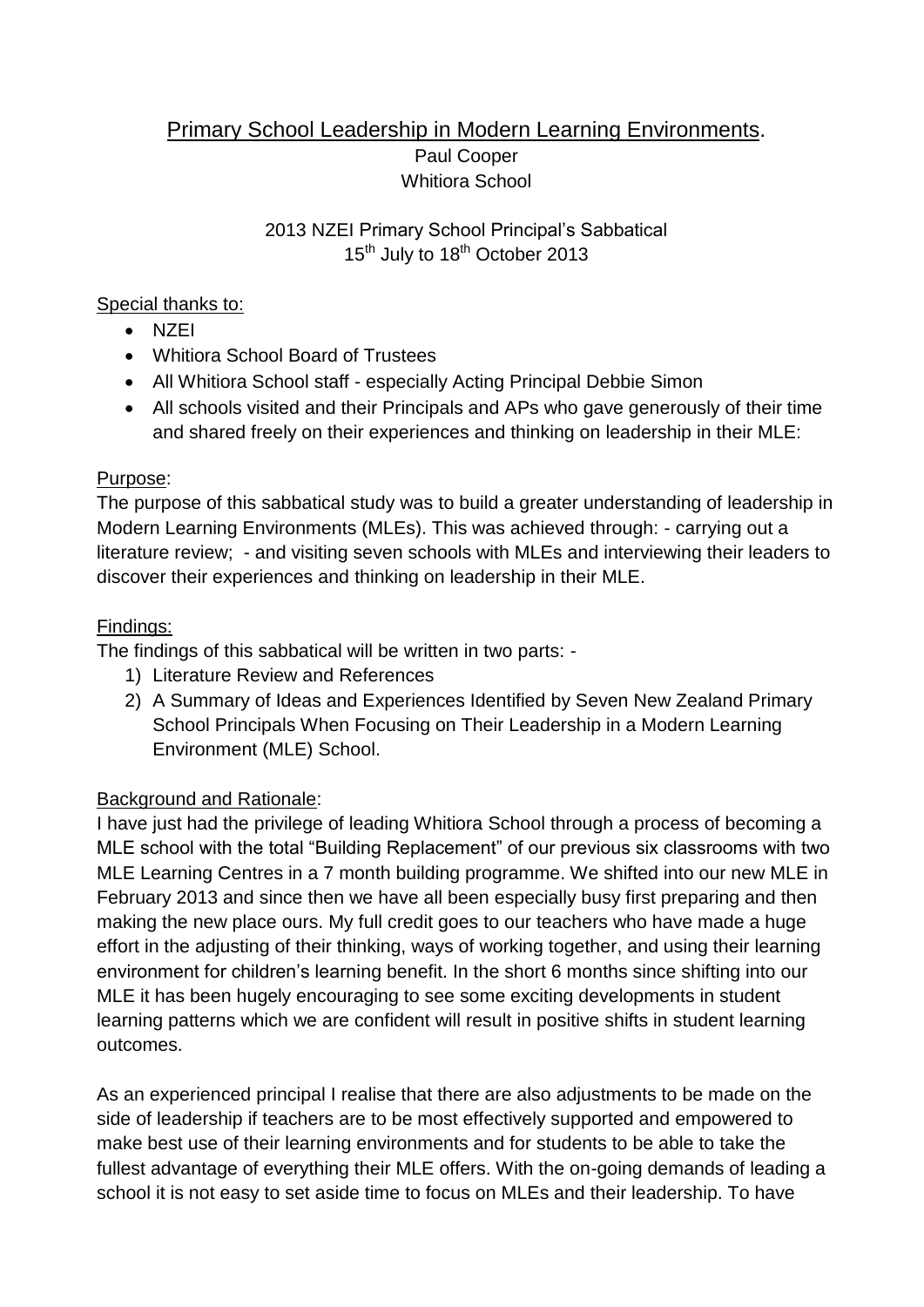extensive Sabbatical time focused professional reading and reflection, as well as the privilege of visiting a number of schools within a relatively short space of time and to have quality discussions with MLE Principal colleagues will be hugely beneficial to me personally, and I hope also our leadership team as a whole at Whitiora School, and others in a similar position – including those who have participated in discussions in the course of this sabbatical.

# Part One: **Literature Review. Primary School Leadership in Modern Learning Environment (MLE) Schools.**

### Introduction

Leadership is leadership, no matter the size or shape of the school, and the primary focus is always on maximising student achievement, so one would expect many aspects of Modern Learning Environment School leadership to be the same as leadership in other schools. However, Modern Learning Environments (MLEs) do magnify some critical aspects of leadership and open up challenges and opportunities for leaders that are different from other school environments. This literature review will explore what is identified about school leadership, with a particular focus on leadership of Modern Learning Environments.

### General statement of school leadership.

School leadership for improved student learning outcomes is about change. Re-culturing for improving student learning involves the culture and practices of teachers and leaders. Effective school leadership ensures the culture is "safe and well organised, allowing teachers to focus on their teaching, and students on their learning" (Ministry of Education, 2008, p. 18). The centrality of teacher and leader contribution is readily endorsed: "excellent teaching is the single most powerful influence on achievement" (Hattie, 2002, p. 8); and "school leadership is second only to classroom teaching as an influence on pupil learning" (Leithwood, Day, Sammons, Harris, and Hopkins, 2006, p. 4).

Effective principals can only spend a limited time in the classroom directly influencing student learning. A principal's main influence on school direction and learning is indirect and mediated through impact on culture (MacNeil et al., 2009, p. 73, 76). This is achieved by focusing on identifying, clarifying, modifying and transforming the core culture (Stewart, 2000, p. 54), which includes, but is not limited to, staff motivation, commitment and perceived working conditions (Leithwood et al., 2006, p. 10-11). School leaders also foster inclusive values, establish clear expectations, and model desired behaviours. It is their task to create a collaborative environment that supports teachers and encourages collective responsibility for learners and a growing ability and responsiveness to meet student needs (Ministry of Education, 2012). "Effective leadership builds the pedagogical, administrative and cultural conditions necessary for successful learning and teaching" (Ministry of Education 2008, p.7).

As well as leaders identifying the current culture, there is the need for critical thinking and acting as a filter (Stewart, 2002, p. 1; Stoll et al., 2003, p. 107) in order to promote what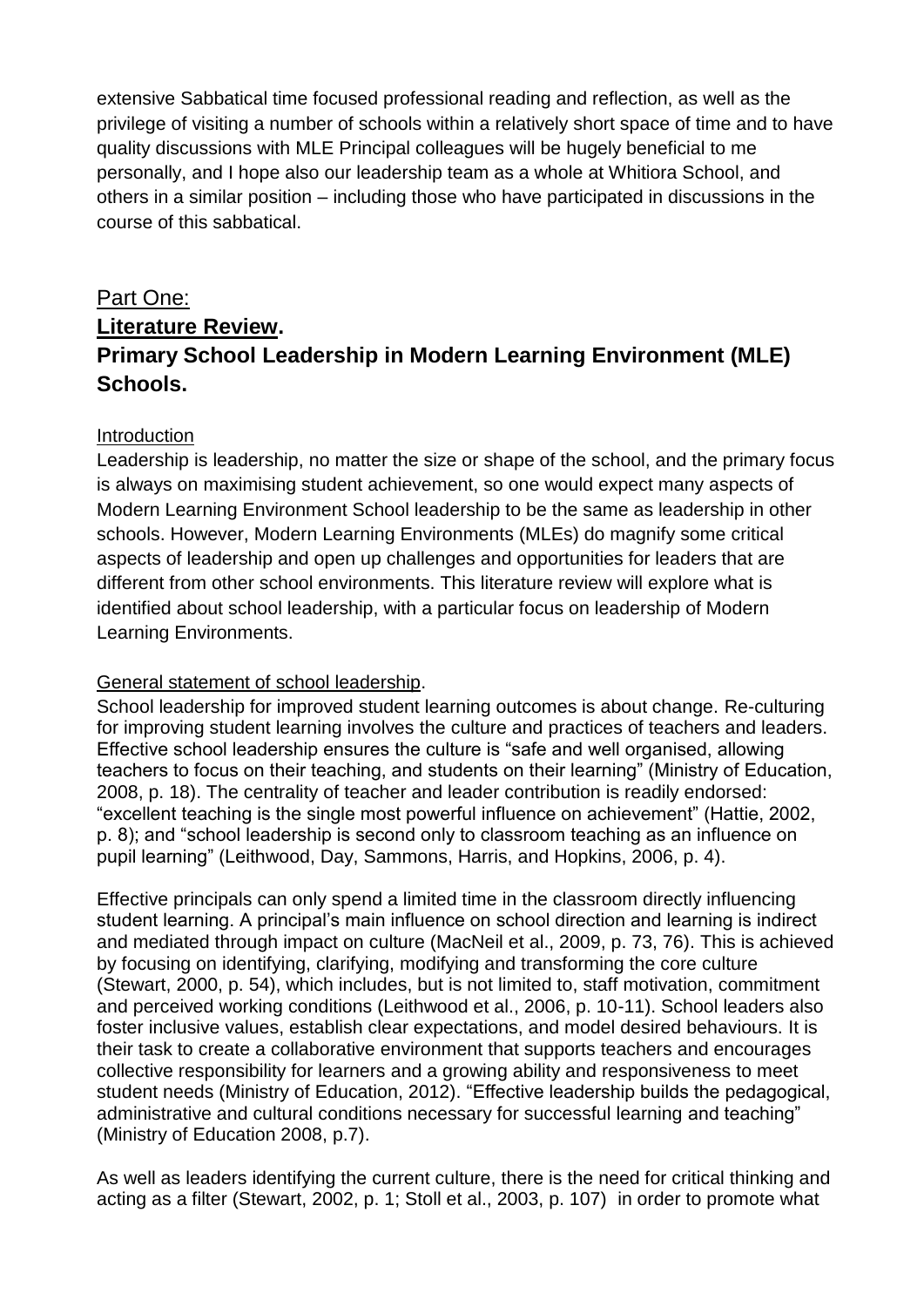is worthy and know what to oppose or subvert. Paying attention to competing agendas, the effective leader faces the challenge not to lose sight of the few key priorities for improving student learning (Levin & Fullan, 2008, p. 298), to retain the big picture, and to then communicate it along with the challenges and progress (Levin & Fullan, 2008, p. 298) helping stakeholders to view the school in a holistic way (Stoll et al., 2003, p. 104). The School Vision can be seen as an expression of this holistic view of the school and is the touch stone against which leadership decisions are determined. Blackmore, Bateman, Cloonan, Dixon, Loughlin, O'Mara, & Senior (2010, p.42) identified leadership as a critical element in each of twelve Innovative Learning Environments – ILEs (or MLEs) – in particular Leithwood and Jantzi's (2006) identified significant roles of providing vision, resources and conditions of work that enhance student / teacher interaction.

Vivian Robinson (2007) identified pedagogical leadership as the most likely form of leadership to impact student learning outcomes. The 5 dimensions of pedagogical leadership are each undergirded by the need for positive relationship skills and the interrelationship of each dimension with the others. The dimensions are:

- 1. Establishing and communicating learning goals and expectations
- 2. Strategic resourcing allocated to priority teaching goals
- 3. Direct involvement by leaders in planning, coordinating and evaluating curriculum and teaching
- 4. Promoting and participating in teacher learning and development
- 5. Ensuring an orderly and supportive environment to that teachers and students can focus on teaching and learning

#### Leadership of Modern Learning Environments (MLEs)

Blackmore, etal (2010, p.43) in carrying out a detailed and significant study, as far as this review is concerned, of twelve Innovative Learning Environments – ILEs (or MLEs) and looking in part at leadership, confirmed Robinson's (2007) five dimension list, but indicated that neighbourhood, policy and institutional environments were also key factors. Leithwood, Louis, Anderson, & Wahlstrom, (2004) with a focus on distributed leadership confirms this view, noting that schools "need leaders with large repertoires of practices and the capacity to choose from that repertoire as needed, not leaders trained in the delivery of an 'ideal' set of practices" (p.10) and that successful leadership "depends on how well the leaders interact with the larger social and organisational context in which they find themselves" (p.23).

The decision for a school to move to becoming a MLE is a complex one. Blackmore etal (2010, p.53) note that in each of their twelve school studied, the focus of redesign into an Innovative Learning Environment (ILE or MLE) was the aim to improve student learning and that this drive was the "warrant" for instituting change and developing new ways of organising and practicing teaching and learning. Three new trends in learning are: Collaborative, Tech-powered, and Blended learning in which teacher roles and relationships are changing and class time is being used in new ways (Barseghian, 2011). Osborne (2013a, p.3) notes quality learning is a combination of the following: personalised, socially constructed, differentiated, and linked to the physical world and authentic contexts. Many MLEs are supporting teachers and students in these trends by promoting and supporting a range of pedagogies (Osborne, 2013a, p.4).

#### Modern Learning Environment (MLE) flexibility

Just as teachers need to be flexible, so equally the MLE needs to be flexible (Fisher, 2005b, p.162 citing Dudeck, 2000). Flexibility is identified as one of the key principles of a MLE (Curtain, 2012). Osborne (2013b, Blog page) asks: If we were to design physical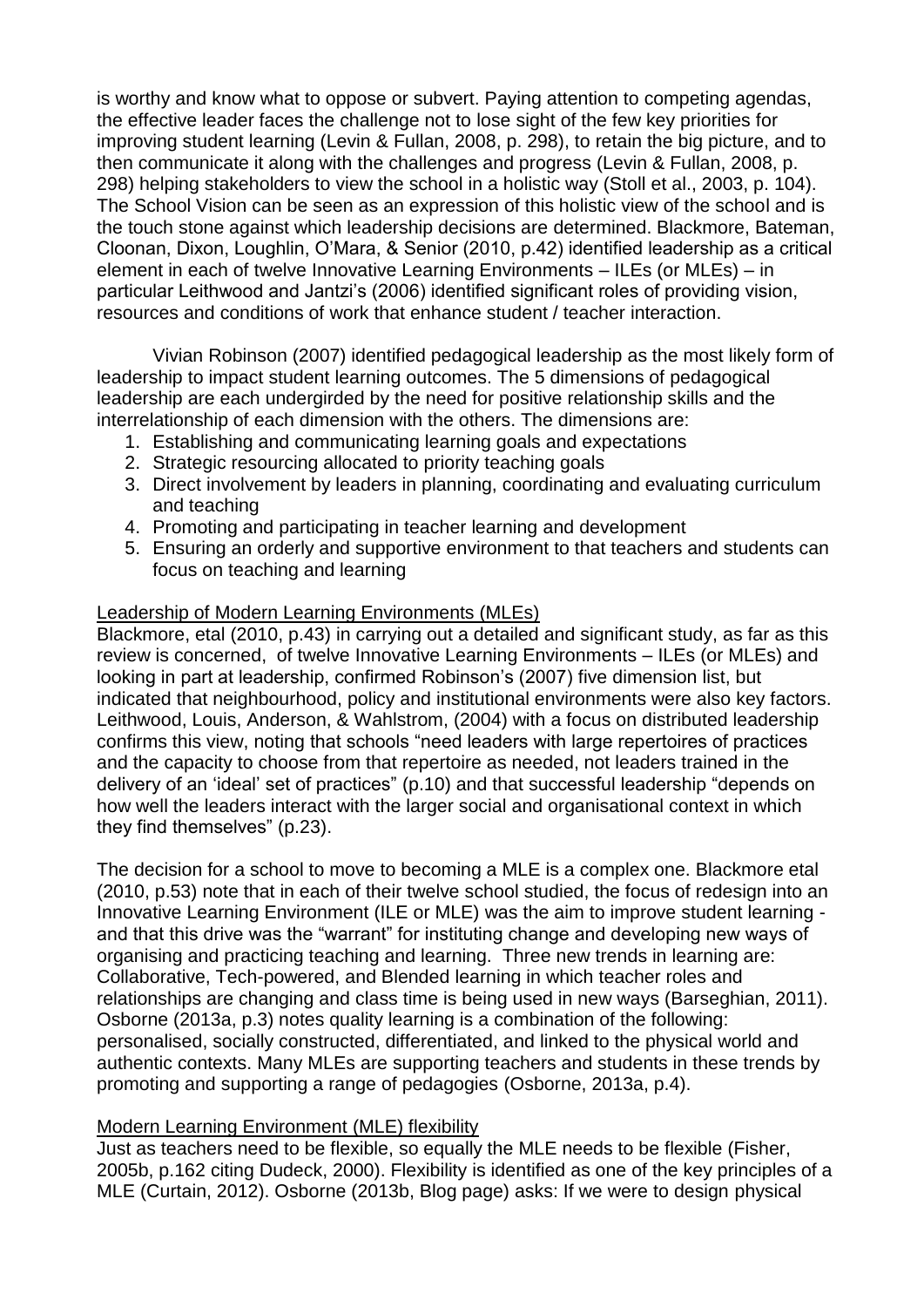learning environments that matched and supported what we know about learning, what features would they have? - and concludes: Flexibility, Openness, and Access to resources (both physical and digital). The New Zealand Ministry of Education (2004) identify design flexibility, and adaptability in terms of the ability to control the layout and respond to needs in the future as key criteria of the MLE. In reviewing an early pilot of MLE studio development in five New Zealand schools, the Ministry of Education (2012) noted that the intention was that the studios "would allow a variety of teaching and learning styles, furniture arrangements and locations from which to teach and learn" (p.4) and that the review identified that the studio concept encourages team teaching (p.7) and allowed a flexibility not available in standard classrooms (p.18). There are very positive views of the MLE studios from across the full range of stakeholders, however, it is significant that Principals and teachers involved were also of the realistic view that "the learning benefits that accrue from the concept are difficult to assess, but that the range of spaces offer opportunities that support enhanced education outcomes" (p.6).

Flexibility is not the only feature of the MLE that leaders need to consider. Blackmore etal (2010, p.53) identified seven practices that require attention in redesign processes leading to ILE Innovative Learning Environments: Spatial, Temporal, Cultural, Structural, Communication, Social, and Semiotic. While there are warnings against 'Architectural determinism' taking over plans for renewal and limiting local variation and ownership (Higgins etal, 2005, p.6), a good consultative process is seen as the way to increase ownership and engagement by the community, teachers and students in the project, and ultimately the success of the development and having impact on behaviour, well-being and achievement (Bradbeer 2012, Blog page; Higgins etal 2005, p.6).

#### MLEs are for students – we need to listen to them

In addition to the perceptions of designers, educators and parents, leaders need to seriously consider student voice in order to fine tune a learning environment (Könings, Brand-Gruwel, & van Merriënboer, 2005, p.656-657). In Finland, Kangas (2010, p206) cites Valijarvi, & Sahlberg's (2008) view that "educational excellence is about more than statistical averages of student achievement: it also requires that students *enjoy* learning in school". Kangas (2010, p206) goes on to summarise student identified views on the ideal school learning environment under headings of: educational and cultural well-being; socio-emotional well-being and the joy of learning; physical well-being and environmental comfort; and fantasy and innovation. Variety in learning environments - formal and informal, physical and digital, is seen as important and resulting in providing not only teachers with greater opportunity for collaboration resulting in greater variety of learning experiences, but also providing students with choices in their learning (Alberta Government, nd).

### Supportive approaches of PLD for strengthening a MLE

MLEs are not only about buildings they are also about people and in particular about creating, through reform, learning communities where people are empowered to be the best they can be in their practice. Blackmore etal (2010, p.41-46) identify a need for leaders to be aware that different approaches to reform have implications for how professional learning is undertaken. Strategies may vary and include differing amounts of organic evolution, external consultants, evidence driven analysis of data, and provocations to challenge teachers to change practice. Cochran-Smith & Lytle (1999) identified three forms of knowledge that teachers have to negotiate with the pedagogical needs of students: Knowledge *for* practice – subject matter and content, pedagogical repertoire and research (p.252); Knowledge *in* practice – that expressed in practice, reflections and narratives (p.262); and Knowledge *of* practice relationship between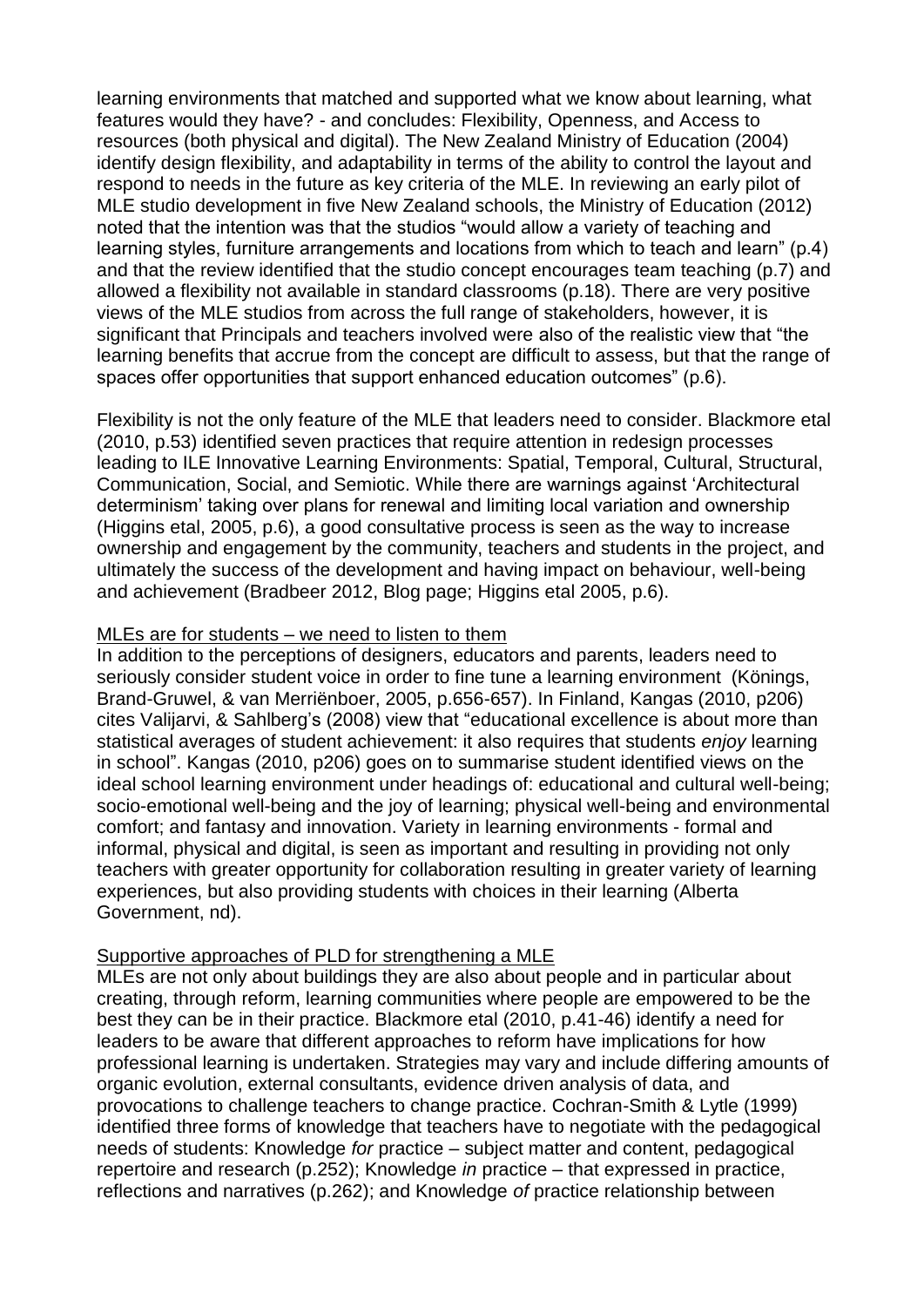knowledge and theoretical aspects (p.272). Blackmore cites McLaughlin and Talbert (2006, p.77-78) that leaders need to be aware of three principles when combining approaches to teacher professional learning: Complimentarily - between classroom coaching and teamwork; collaborative teamwork and off site activities; Interdependence – which encourages building of knowledge for practice as a professional community; and Synergy – between classroom professional relationships, learning communities and system wide professional development (p.43).

Blackmore etal (2010, p.43) identified that in the ILEs (MLEs) there was a strong trend towards developing knowledge of practice and growing teacher leadership. And that common practice in the MLEs was for teachers to provide their own professional learning through presentations to each other in designated staff meeting times (p.46). Investment in teachers is a critical aspect of a MLE. MLE school leaders have to go beyond the standard approach of simply providing professional learning opportunities for growth. The challenge for school leadership is to 'create synergistic effects' (Silins and Mulford, 2010, p.19) through its decisions. Leadership ability to facilitate "teacher capacity to undertake *serial redesign* through visits to other schools/sites to investigate ideas" was seen as critical to the success of ILEs (MLEs) (Blackmore etal, 2010, p.46).

#### Different types of team teaching and collaboration

The openness and flexibility of the MLE space and the multi-age level of classes encourages and make a central feature of collaborative team teaching. The collaboration requires significant team planning, coordination, and even synchronicity of learning activities because of the coordinated interdependence of shared flexible learning spaces (Blackmmore etal, 2010, p.45, 52).). Whilst spaces offer potential for collaboration it isn't always harnessed – a big factor in the failure of the 1970s open-plan schools (Bradbeer, 2011d, Blog page).

Team teaching and collaboration can both take on different forms. While collaborative team teaching is the distribution of responsibility – planning, instruction and evaluation among a team of colleagues - leadership and teachers need to be aware of the different models of co-teaching: *Supportive teaching* – where one takes the lead in teaching and the other floats in support; *Parallel teaching* – when two or more work with different groups of students at the same time in different parts of the room; *Complimentary teaching* – when co-teachers do something to enhance the teaching of their colleague; *Team teaching* – when two or more teachers take equal share of responsibility, leadership and accountability in all the aspects of teaching and support tasks (York-Barr, Ghere, Sommemess, 2007). Bradbeer (2011d, Blog page) comments that "as teachers gain confidence in a collaborative situation they will find situations where each of the four models are useful and appropriate".

As well as different models of team teaching, Bradbeer (2013c, Blog page) notes that research has also identified different stages of collaboration: *Coordination* – one taking the lead and reporting back; *Cooperation* – dividing up a task and then combining when completed; *Collaboration* – work is done together. Chris Bradbeer also notes that teaching, teams may shift between collaboration, cooperation, and coordination as they work together, and that perhaps "when approaching a particular task teaching teams need to be mindful of the approach that is most appropriate" (2013c, Blog page). Awareness and acceptance by leaders and teachers of the different models of team teaching and collaboration may take some of the pressure off MLE teaching and empower most efficient and best practice to occur.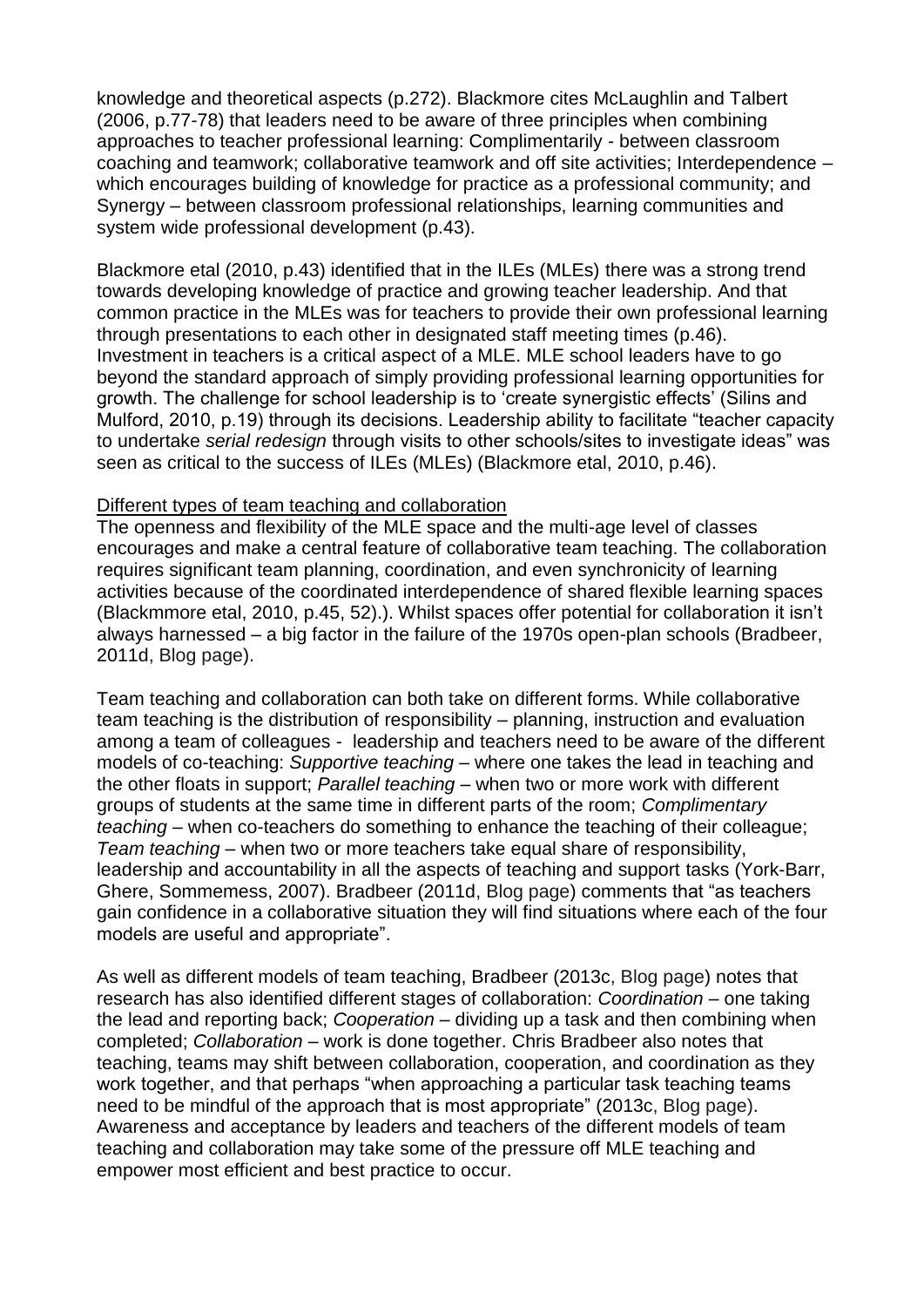#### Professional support for developing effective MLE teams

MLEs with their open and flexible spaces "create more collaborative communities of practice for teachers … (and) … the 'de-privatisation of practice' means that honest exploration of teacher strengths and weaknesses can take place in an open and supportive environment" (Osborne, 2013a, p.5). When your practice is so visible in front of colleagues there also a healthy sense of accountability (Bradbeer, 2013a, Blog page). Leaders need to be aware that such a shift to "public" teaching can, for some teachers, cause feelings of insecurity (Bradbeer, 2011c, Blog page). Leaders need to be awareness of staff wellbeing and if necessary ensure emotional support is available (Blackmore etal, 2010, p.39). York-Barr etal (2007, p.329) further state that "Problems and conflicts are inevitable in the complex reality of instructional collaboration …(however) as teachers worked closely together, trust increased, which in turn fostered greater collaboration and more in-depth reflective practice" (p.329). Given the need for effective interdependence, good communication is essential in developing effective MLEs – both within the teacher teams, between teams, and also leaders with teams (Higgins, Hall, Wall, Woolner, & McCaughey, 2005, p.8). Leaders most likely will need to support their teachers through these challenges, providing training and coaching to support high levels of communication and relational skills and so the building of relational trust to the point of establishing confidence in both colleagues and new environment.

Leadership can further support teachers in what they choose to focus on and how they develop student progress. Silins and Mulford (2010, p.73,88-89) identify focusing on school capacity to respond to learning needs, effective processes of evaluation and accountability, teacher values and beliefs and student empowerment and social skills are important. Reviewing evidence and generating effective feedback based upon critical reflection is vital in MLEs (Blackmore, 2010, p.46) for both leadership and teaching teams. The openness and de-privatisation of practice of the MLE bring many positive benefits for teachers and leaders alike in developing student progress. York-Barr etal (2007, p.317) identify increased teacher support possible through modeling by and to colleagues, and feeling of being valued by colleagues. Further, in MLEs there is increased collective expertise available, more flexible and creative use of instructional time, and increased reflection on individual and collective teaching practices and individual students and their progress - all resulting in more learning from and within teaching teams about students, teaching and learning. There is a strong sense of "you are not alone" evidenced by "how much 'we' there is in the teacher voice" (Bradbeer, 2013a, Blog page).

Strengthening student progress in a MLE is also achieved through developing student confidence and agency. Leaders need to ensure support for teaching teams in providing a range of pedagogical activities that give opportunities for developing academic skills and also social key-competencies; and that the learning environment created also nurtures student social development, initiative and agency (Blackmore etal. 2010, p.50). Amos (2013, Blog page) noted from experience that within a framework of boundary goals and time frames "the more freedom you give to students to experiment and explore (in their learning), the more effective their (MLE) use becomes.

#### Supportive infrastructure

The success of MLE collaborative teacher professional learning requires supportive infrastructure. Alongside flexible space for a variety of pedagogical practices, Blackmore etal (2010, p.45) identify blocked timetabling so as to encourage team teaching, and collaboration, and allocated time for teams to meet that are dedicated to planning and reflection. York-Barr etal (2010, p.318) however warns that one of the challenges of such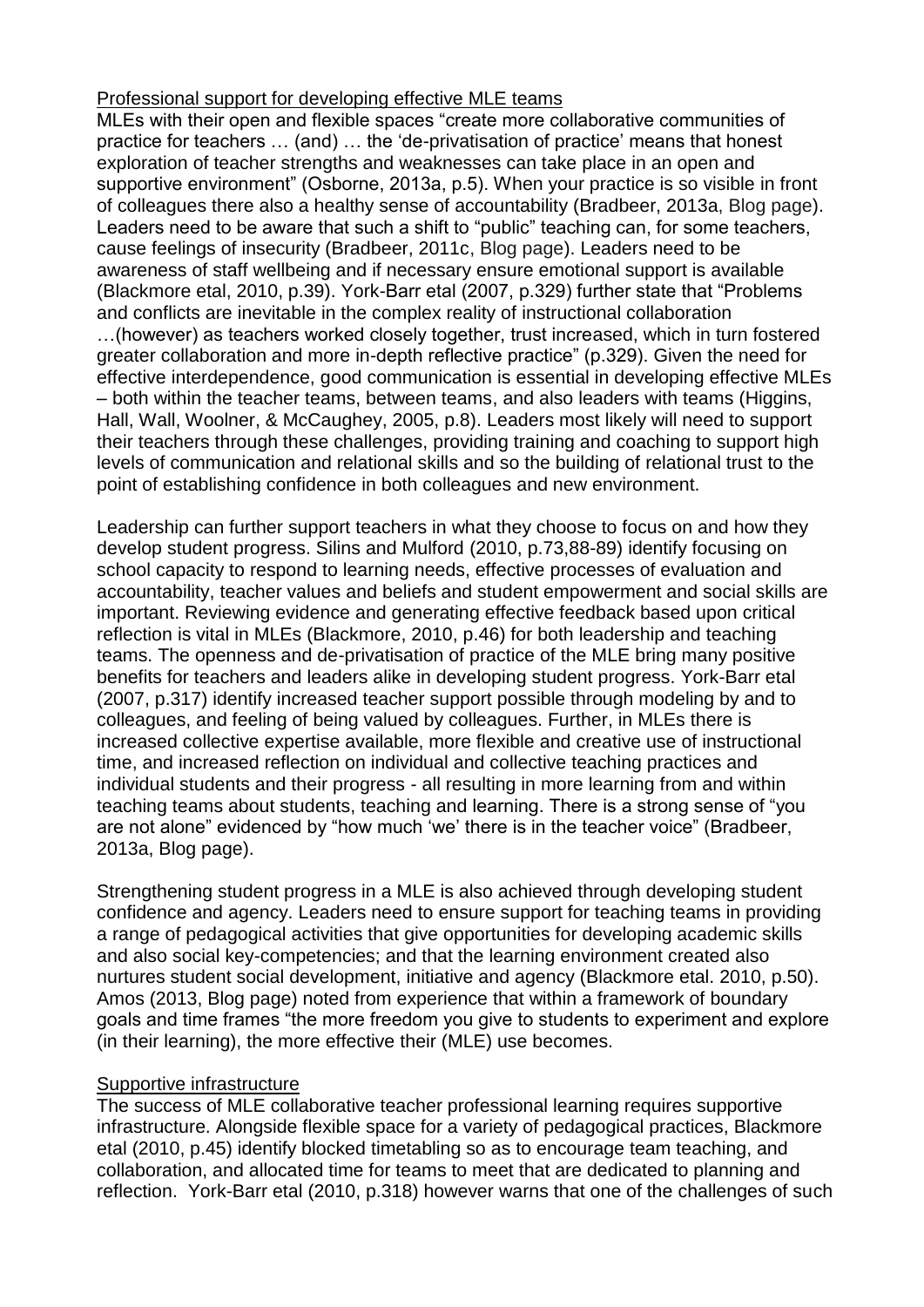practice is a sense of loss of instructional and decision-making autonomy and a sense of decreased flexibility and creativity as a consequence of the set scheduled timetable.

#### Teacher empowerment and agency

Teachers' attitudes, behaviours and morale within teams are a crucial aspect of the learning environment and how the teaching team makes use of space (Higgins etal. 2005, p.7). Leadership needs to promote staff motivation, commitment and perceived working conditions (Leithwood et al., 2006, p. 10-11) as well as school's capacity building and the teachers' sense of individual and collective agency (Blackmore etal, 2010, p51). "Collective teacher efficacy relates to the level of confidence that group members have in their collective ability to be successful (Bradbeer, 2013a, Blog page). It is critical that leadership establishes and supports a culture which: encourages staff to take risks and experiment with the use of space, both indoors and outdoors; provides professional learning and mentoring; supports an ethos which encourages experimentation and initiative in the type of learning opportunities provided; encourages, supports and values open professional exchange where mistakes are 'allowed' and "failures can occur without blame", and instead face constructive critical review with the aim to improving next time (Blackmore etal, 2010, p50-51). In such an MLE environment teachers use such phrases as "We plan first and then decide which space best suits that learning" (Edtalk, 2013b, Blog page), "we experiment" (Edtalk, 2013a, Blog page), and "trial (something and) … see if it works and if not, then try something else" (Edtalk, 2012a, Blog page). MLE teachers have unique skills and have to "be 'adaptive experts' in terms of juggling the balance between efficiency ... and innovation" (Blackmore etal, 2010, p.47) and Leaders need to take care to support and nurture such skills.

If all this occurs, a MLE of high trust and openness will develop, with teachers possessing a sense of autonomy, self-direction, empowerment and agency. However, even then this motivation to innovate can be lost and capacity building of individuals and of the organisation will not occur, if leaders do not value, recognise, act on and reward the teachers voice and teacher efforts to improve and make a positive contribution (Blackmore etal 2010, p. 44, 51).

### **Appointments**

Leadership can further support success in their appointments and carefully determining the make-up of MLE collaborative teacher teams. Team players and grouping teachers with compatible philosophies about professional practice is important (York-Barr etal, 2010, p.318). Compatibility however does not mean team members having to be clones of one another, rather having complimentary personal and professional strengths in different areas so as to be able to form a team which is able to provide a rounded education for the students (Morris, 2011, Blog page).

#### MLE Leadership Structure

Blackmore etal (2010, p.44-45) noted in their study of twelve ILE (MLE) schools that there was a tendency towards flatter structures of leadership or devolution of responsibility down to team leaders of pods and that this trend was more pronounced in smaller schools. A positive result of the flatter structure was more people involved in collaborative decision-making and a stronger sense of ownership of the MLE and new initiatives. Good communication and an effective relationship between the Principal and team leaders were seen to be particularly important and the resourcing and equipping of the leadership with devolved responsibilities was essential. Conscious decisions and succession planning early on may be needed if a new structure for the senior leadership team is thought to be necessary for the establishment of an effective MLE leadership (Neumark,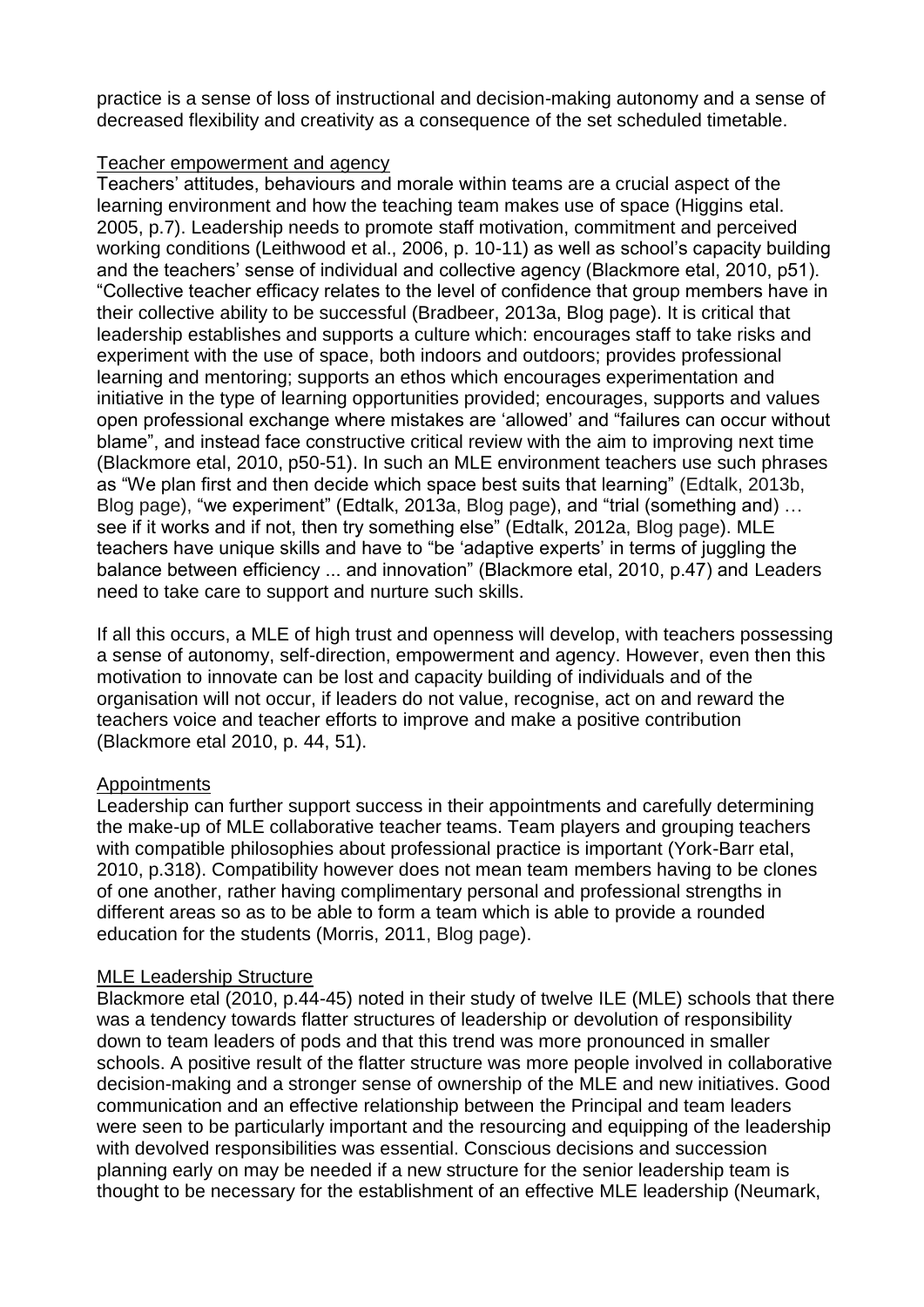2008, p.4). Variations in the degree of devolvement and collaborative decision making was observed in the early stages of MLE establishment and more directive leadership to later stages more collaborative practices being embedded (Blackmore, 2010, p.44).

The location of the Principal's office was also seen as symbolic of the leadership style – isolated single cell offices being reflected in more directive leadership. For leaders, having congruence between beliefs, espoused priorities and what one demonstrates in practice in the MLE is important. Bradbeer (2011, Blog page) commented that for the leaders in Stonefields School, setting out to enhance collaborative practice "it seems only natural that the leadership team work in the same way (as the teachers and) … share space … (and having) a couple of smaller rooms close by" for conversations that require more privacy. While aware of only one high school with a similar shared leadership space in 2011, Bradbeer (2011, Blog page) noted that this approach "seems to be paying dividends".

### Evaluative review of your MLE

On the NZ Ministry of Education website the Modern Learning Environment is priority number three after 1) Health and Safety, 2) Essential Infrastructure Projects (Ministry of education 2013a). Of the literature that does exist on Modern Learning Environments, a considerable portion is focused on ensuring standards are met in building design for the actual physical environment itself – acoustics, air quality, heating, insulation, lighting, health and safety, sustainable environment, accessibility (Ministry of Education 2013b). A MLE Assessment Tool does include focus on technology standards, flexibility of learning spaces including providing spaces and furniture for different sized groups and purposes (Ministry of Education website, 2013c)

Vision and Strategic Plan aside, Leaders need criteria against which to review and evaluate how well their MLE is meeting the needs to support 21<sup>st</sup> century learning and maintain a cycle of on-going improvement. Core-ed (nd) have provided a 'MLE Matrix' to support leaders in this important task. The Matrix raises a sequence of progressive questions under different stages of progress: Proposal, Coping, Planning, Implementation, and Maturity/Sustainability. The Matrix prompts the leader to reflect on whether he/she ensures there is/are:

- an effective PLD plan supporting alignment of pedagogical practice to MLE vision and MLE pedagogy development
- induction practices for staff equip, empower, and provide sustainable vision and practice
- allocated responsibilities match and support MLE
- structures support and maintain needed collaboration
- structures support and maintain needed flexible use of space
- ICT infrastructure and devices support MLE pedagogy and learning
- high levels of communication with all stakeholders build and support understanding of MLE
- a comprehensive approach to capture community voice
- regular review maintained of all above to ensure learners needs are being met

Along with the Matrix Core-ed (nd) also provid a series of useful questions under three key themes they identify as significant for an effective MLE providing for 21<sup>st</sup> century learning. These headings and questions are more specific and act as useful tool to focus the leader when carrying out a review of the MLE. The headings and questions are included in their entirety below: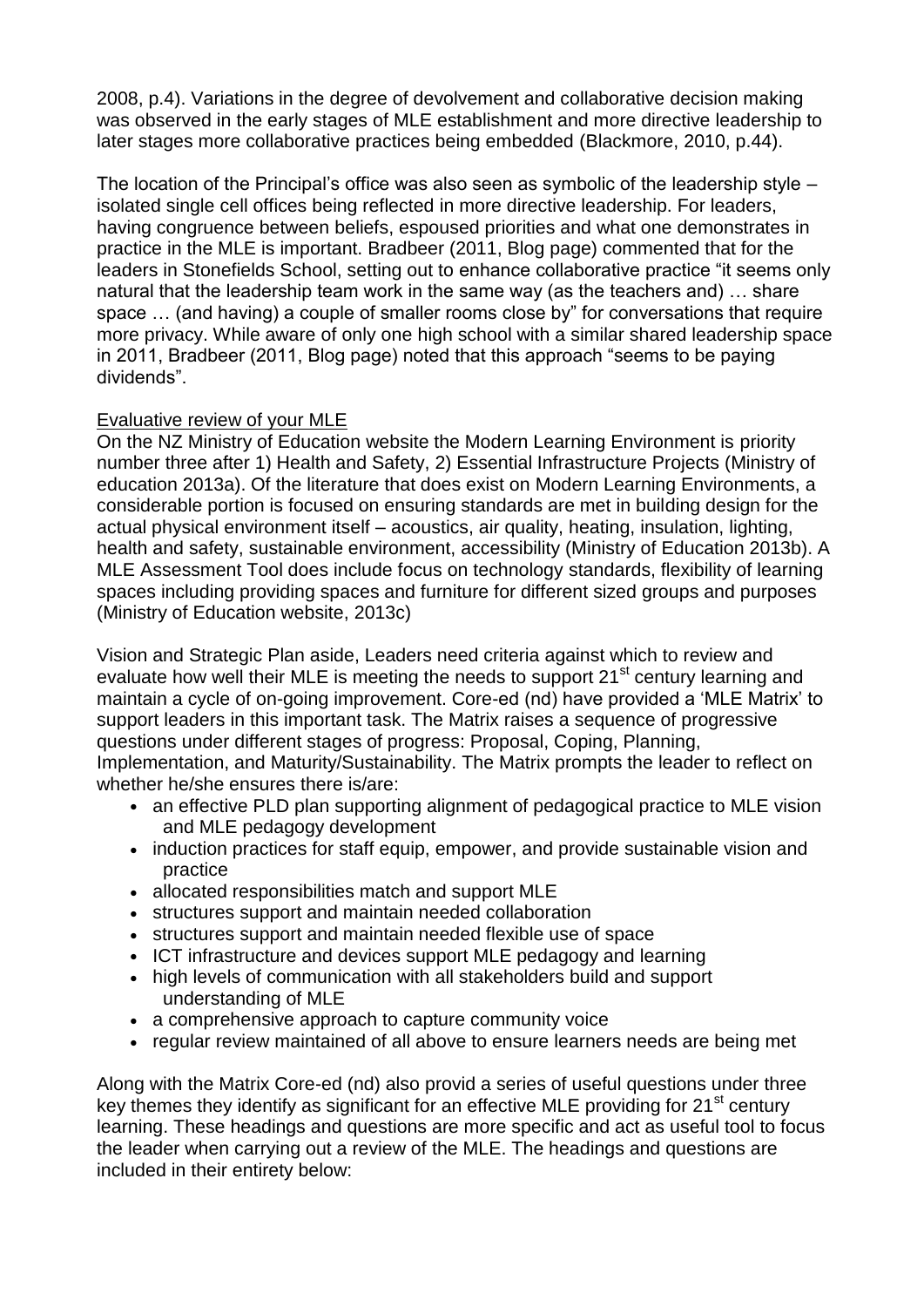"Ubiquity

- is learning able to happen anywhere, at any time, at any pace and with or through any device within the MLE?
- does the physical environment demonstrate sufficient flexibility and open-ness to allow this to happen?
- does the technical environment support ubiquitous access to the internet for all, with and through his/her own device?
- does the design for and facilitation of learning encourage this?

#### Agency

- do students have 'the power to act' in the MLE?
- are all learners empowered to make choices and decisions about how, where, what and when they learn?
- are learners a part of their own learning support network within the MLE?
- is the design of the MLE adaptive to learner needs and ambitions?

### Connectedness

- is the MLE a part of a network of provision?
- do staff value being networked as a part of their own professional learning?
- does the activity of the MLE embrace and enable learning at home and other community facilities?
- does the activity of the MLE have global reach?
- does the MLE enable and support the learning of the whole community?"

#### A caution on transplantation

Blackmore etal, (2010, p.46) note that teachers and principals in their study of twelve MLEs "expressed caution at the notion that the ILE (MLE) could be 'transported' elsewhere and 'applied', or scaled up across a number of schools". When building teacher professional communities the MLE leader needs to be aware that context is one of "five core factors at work: context, commitment, capacity, content, and challenge … Context matters: factors such as where a community is located, the culture that surrounds it, the way it gets started and its conditions of membership combine to impact on the trajectories it takes and the challenges it faces" (Blackmore etal, 2010, p.46 citing Lieberman & Miller, 2008, p.97).

### Concluding comment:

The literature review has shown the MLE context magnifies aspects of leadership in a way that is different from other settings and that leaders need to be aware of and take account of these differences. The uniqueness of context and community means that direct transplants of one MLE will not be a perfect fit in another setting. Instead there is an imperative that leaders gather the unique 'Voice' of all stake-holders in their own individual context. The unique 'Voice' of students, parents, wider community, teachers, leaders and designers need to be seriously considered, taken into account, and acted on when planning, establishing and maintaining the MLE.

The Modern Learning Environment (MLE) school, the teaching and learning that goes on in it, and in particular the leadership practice in this setting, could benefit from further research and writing.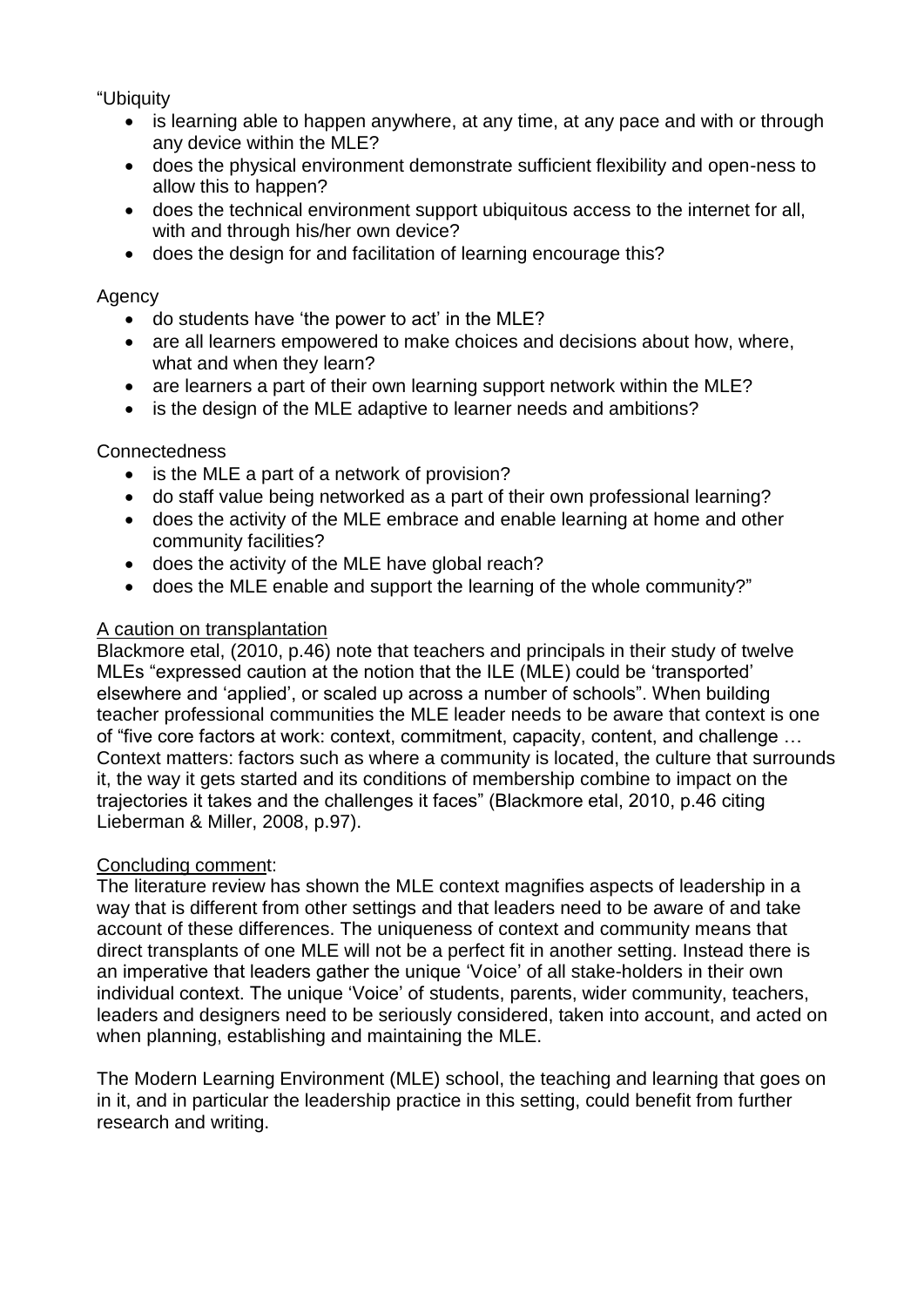#### **REFERENCES**

- Alberta Government. Foundational Principles for High School Redesign Flexible learning environments. Accessed from: <http://ideas.education.alberta.ca/media/74565/flexiblelearning.pdf>
- Barseghian, T. (2011). Three trends that define the future of teaching and learning. Blog posted: 28 December 2011. Accessed from: [http://blogs.kqed.org/mindshift/2011/02/three-trends](http://blogs.kqed.org/mindshift/2011/02/three-trends-that-define-the-future-of-teaching-and-learning/)[that-define-the-future-of-teaching-and-learning/](http://blogs.kqed.org/mindshift/2011/02/three-trends-that-define-the-future-of-teaching-and-learning/)
- Blackmore, J., Bateman, D., Cloonan, A., Dixon, M., Loughlin, J., O'Mara, J., & Senior, K. (2010). Innovative learning environments research study. Accessed from: <http://www.learningspaces.edu.au/docs/learningspaces-final-report.pdf>
- Bradbeer, C. (2013c). Collaboration? Blog posted: 14 April 2013. Accessed from: <http://openlearningspaces.blogspot.co.nz/search/label/collaboration>
- Bradbeer, C. (2012). Towards the second build: An overview of the consultation process. Blog posted: 26 November 2012. Accessed from: <http://openlearningspaces.blogspot.co.nz/search/label/leadership>
- Bradbeer, C. (2011). Shared leadership space. Blog posted: 21 August 2011. Accessed from: <http://openlearningspaces.blogspot.co.nz/2011/08/shared-leadership-space.html>
- Bradbeer, C. (2011d). Collaborative teaching: What might it look like. Blog posted: 9 October 2011. Accessed from: [http://openlearningspaces.blogspot.co.nz/2011/10/collaborative](http://openlearningspaces.blogspot.co.nz/2011/10/collaborative-teaching-what-might-it.html)[teaching-what-might-it.html](http://openlearningspaces.blogspot.co.nz/2011/10/collaborative-teaching-what-might-it.html)
- Cochran-Smith, M. & Lytle, S.L. (1999). Relationship of knowledge and practice: teacher learning in communities. *Review of Research in Education, 24*, 251-307. Accessed from: [http://www.jstor.org/discover/10.2307/1167272?uid=3738776&uid=2134&uid=2473490537](http://www.jstor.org/discover/10.2307/1167272?uid=3738776&uid=2134&uid=2473490537&uid=2&uid=70&uid=3&uid=2473490527&uid=60&sid=21102547840427) [&uid=2&uid=70&uid=3&uid=2473490527&uid=60&sid=21102547840427](http://www.jstor.org/discover/10.2307/1167272?uid=3738776&uid=2134&uid=2473490537&uid=2&uid=70&uid=3&uid=2473490527&uid=60&sid=21102547840427)
- Core-ed, (nd) MLE Matrix. Accessed from: [http://www.core-ed.org/professional](http://www.core-ed.org/professional-learning/mle-matrix)[learning/mle-matrix](http://www.core-ed.org/professional-learning/mle-matrix)
- Curtain, B. (2012). Breaking out of the box An introduction to the principles of Modern Learning Environments. *Schoolnews,18*, 19-20. Accessed from: <http://www.schoolnews.co.nz/images/pdf/SN18-web.pdf>
- Dudeck, M. (2000). *Architecture of schools: The new learning environments.* Architecture Press.
- Edtalk (2013a). Modern Learning Environments: Stonefields School. Date added: 12/03/2013. Accessed from: [http://edtalks.org/video/modern-learning-environments-stonefields](http://edtalks.org/video/modern-learning-environments-stonefields-school#.UeJyzdLimAg)[school#.UeJyzdLimAg](http://edtalks.org/video/modern-learning-environments-stonefields-school#.UeJyzdLimAg)
- Edtalk (2013b). Modern Learning Environments: Hingaia Peninsula School. Date added: 17/03/2013. Accessed from: [http://edtalks.org/video/modern-learning-environments](http://edtalks.org/video/modern-learning-environments-hingaia-peninsula-school#.UeJzV9LimAg)[hingaia-peninsula-school#.UeJzV9LimAg](http://edtalks.org/video/modern-learning-environments-hingaia-peninsula-school#.UeJzV9LimAg)
- Edtalk (2012a). Student designed learning spaces Anne Kenneally. Date added: 29 Jan 2012. Accessed from: <http://edtalks.org/video/anne-kenneally-student-designed-learning-spaces>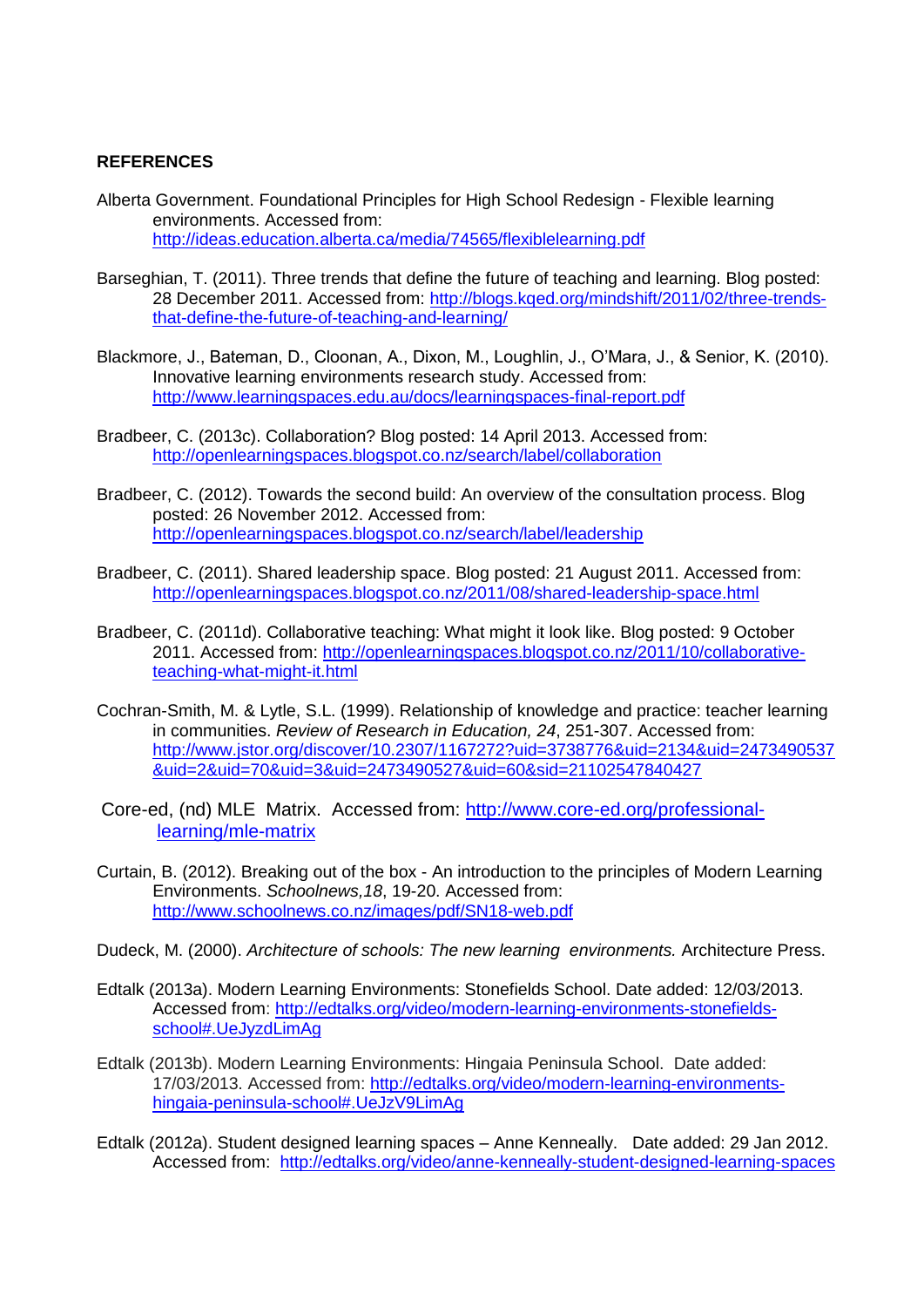- Fisher, K. (2005b). Research into identifying effective learning environments. *Evaluating Quality in Educational Facilities*, 159-67. Accessed from: [http://www.oecd.org/education/country](http://www.oecd.org/education/country-studies/centreforeffectivelearningenvironmentscele/37905387.pdf)[studies/centreforeffectivelearningenvironmentscele/37905387.pdf](http://www.oecd.org/education/country-studies/centreforeffectivelearningenvironmentscele/37905387.pdf)
- Hattie, J. (2002). What are the attributes of excellent teachers? In B. Webber (Ed.). *Teachers make a difference: What is the research evidence?* Wellington: New Zealand Council for Education Research.
- Higgins, S., Hall, E., Wall, K., Woolner, P. & McCaughey, C. (2005). The impact of school environments: A literature review. University of Newcastle, The Centre for Learning and Teaching School of Education, Communication and Language Science. Accessed from: <http://www.ncl.ac.uk/cflat/news/DCReport.pdf>
- Kangas, M. (2010). Finnish children's views on the ideal school and learning environment. *Learning Environments Research, 13*(3), 205-223. Accessed from: [<http://search.proquest.com.ezproxy.otago.ac.nz/docview/807541209/abstract/13F41210](http://search.proquest.com.ezproxy.otago.ac.nz/docview/807541209/abstract/13F41210E03226CFED9/11?accountid=14700) [E03226CFED9/11?accountid=14700>](http://search.proquest.com.ezproxy.otago.ac.nz/docview/807541209/abstract/13F41210E03226CFED9/11?accountid=14700)
- Könings, K. D., Brand-Gruwel, S., & van Merriënboer, J. G. (2005). Towards more powerful learning environments through combining the perspectives of designers, teachers, and students. *British Journal Of Educational Psychology*, *75*(4), 645-660. Accessed from: [http://web.ebscohost.com.ezproxy.otago.ac.nz/ehost/pdfviewer/pdfviewer?vid=5&sid=ec1](http://web.ebscohost.com.ezproxy.otago.ac.nz/ehost/pdfviewer/pdfviewer?vid=5&sid=ec1e5f3e-f891-4f70-b73e-80aebd2bb63b%40sessionmgr4&hid=21) [e5f3e-f891-4f70-b73e-80aebd2bb63b%40sessionmgr4&hid=21](http://web.ebscohost.com.ezproxy.otago.ac.nz/ehost/pdfviewer/pdfviewer?vid=5&sid=ec1e5f3e-f891-4f70-b73e-80aebd2bb63b%40sessionmgr4&hid=21)
- Leithwood, K., Day, C., Sammons, P., Harris, A., & Hopkins, D. (2006). *Seven strong claims about successful school leadership.* England: NCSL.
- Leithwood, K. & Jantzi, D. (2006). Transformational School Leadership for Large-Scale Reform: Effects on students, teachers, and their classroom practices. *School Effectiveness and School Improvement, 17*(2): 201-227. Accessed from: [http://myfirstwikipage.wiki.westga.edu/file/view/ResearchsourceLeadershipTransformation.](http://myfirstwikipage.wiki.westga.edu/file/view/ResearchsourceLeadershipTransformation.pdf) [pdf](http://myfirstwikipage.wiki.westga.edu/file/view/ResearchsourceLeadershipTransformation.pdf)
- Leithwood, K. A., Louis, K. S., Anderson, S., & Wahlstrom, K. (2004). *Review of research: How leadership influences student learning*. Toronto: University of Minnesota. Accessed from: [http://www.sisd.net/cms/lib/TX01001452/Centricity/Domain/33/ReviewofResearch-](http://www.sisd.net/cms/lib/TX01001452/Centricity/Domain/33/ReviewofResearch-LearningFromLeadership.pdf)[LearningFromLeadership.pdf](http://www.sisd.net/cms/lib/TX01001452/Centricity/Domain/33/ReviewofResearch-LearningFromLeadership.pdf)
- Levin, B. & Fullan, M. (2008). Learning about system renewal. *Educational Management Administration & Leadership, 36(2), 289-303.*
- MacNeil, A. J., Prater, D. L. & Busch, S. (2009). The effects of school culture and climate on student achievement. *International Journal of Leadership in Education, 12(1), 73-84.*
- McLaughlin, M. & Talbert, J. (2006). *Building school-based teacher learner communities: Professional strategies to improve student achievement.* New York: Teachers College Press.
- Ministry of Education (2004). *Best practice in classroom design. Relationship between educational vision and overall school design*. AC Nielson. Accessed from: [http://www.google.co.nz/search?q=site:www.minedu.govt.nz+SearchRelationship%20betw](http://www.google.co.nz/search?q=site:www.minedu.govt.nz+SearchRelationship%20between%20educational%20vision%20and%20overall%20school%20design) [een%20educational%20vision%20and%20overall%20school%20design](http://www.google.co.nz/search?q=site:www.minedu.govt.nz+SearchRelationship%20between%20educational%20vision%20and%20overall%20school%20design)
- Ministry of Education (2008). *Kiwi Leadership for Principals: Principals as Educational Leaders*. Wellington NZ: Learning Media Limited.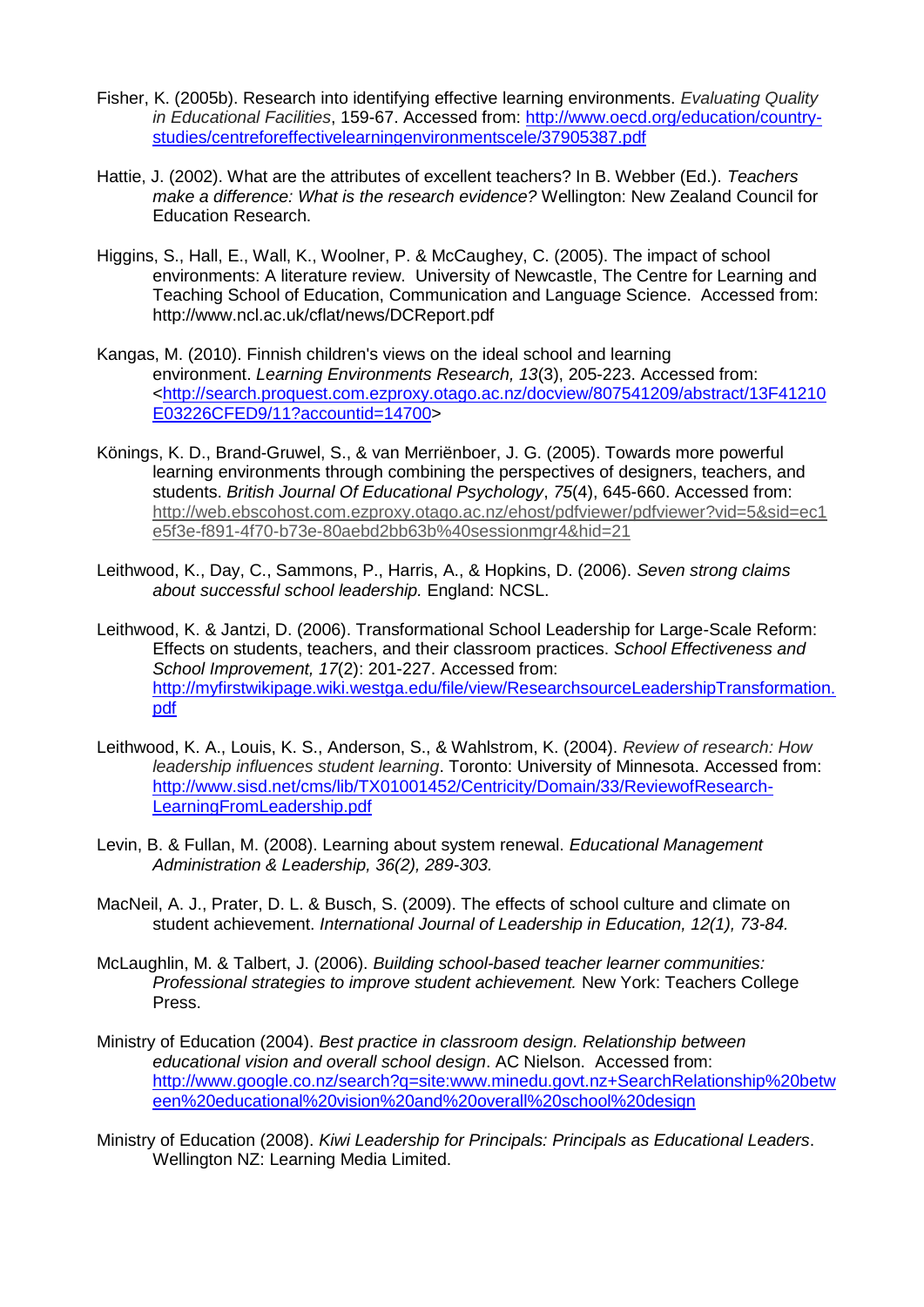- Ministry of Education, New Zealand (2012). Learning studio pilot review. New Zealand Government. Accessed from: [http://www.minedu.govt.nz/~/media/MinEdu/Files/EducationSectors/PrimarySecondary/Pr](http://www.minedu.govt.nz/~/media/MinEdu/Files/EducationSectors/PrimarySecondary/PropertyToolbox/StateSchools/Design/General/LearningStudioPilotReview.pdf) [opertyToolbox/StateSchools/Design/General/LearningStudioPilotReview.pdf](http://www.minedu.govt.nz/~/media/MinEdu/Files/EducationSectors/PrimarySecondary/PropertyToolbox/StateSchools/Design/General/LearningStudioPilotReview.pdf)
- Ministry of Education New Zealand (2013a). Modern Learning Environments. Accessed from: [http://www.minedu.govt.nz/NZEducation/EducationPolicies/PropertyToolBox/StateSchools](http://www.minedu.govt.nz/NZEducation/EducationPolicies/PropertyToolBox/StateSchools/Design/ModernLearningEnvironment.aspx) [/Design/ModernLearningEnvironment.aspx](http://www.minedu.govt.nz/NZEducation/EducationPolicies/PropertyToolBox/StateSchools/Design/ModernLearningEnvironment.aspx)
- Ministry of Education New Zealand (2013b). Modern Learning Environment Designing Quality Learning Spaces (DQLS) standards. [http://www.minedu.govt.nz/NZEducation/EducationPolicies/Schools/PropertyToolBox/Stat](http://www.minedu.govt.nz/NZEducation/EducationPolicies/Schools/PropertyToolBox/StateSchools/Design/ModernLearningEnvironment/MLEDQLSStandards.aspx) [eSchools/Design/ModernLearningEnvironment/MLEDQLSStandards.aspx](http://www.minedu.govt.nz/NZEducation/EducationPolicies/Schools/PropertyToolBox/StateSchools/Design/ModernLearningEnvironment/MLEDQLSStandards.aspx)
- Ministry of Education New Zealand (2013c). Modern Learning Environment Tool and Moderation Pannel. Accessed from: [http://www.minedu.govt.nz/NZEducation/EducationPolicies/Schools/PropertyToolBox/Stat](http://www.minedu.govt.nz/NZEducation/EducationPolicies/Schools/PropertyToolBox/StateSchools/Design/ModernLearningEnvironment/MLEPlanning.aspx#assessment) [eSchools/Design/ModernLearningEnvironment/MLEPlanning.aspx#assessment](http://www.minedu.govt.nz/NZEducation/EducationPolicies/Schools/PropertyToolBox/StateSchools/Design/ModernLearningEnvironment/MLEPlanning.aspx#assessment)
- Morris, K. (2011). Team Teaching. Blog posted: 4 October 2011. Accessed from: <http://primarytech.global2.vic.edu.au/2011/10/04/team-teaching/>
- Neumark, V. (2008). Education: 21st century schools: Teachers view: 'people first, then buildings': Leadership course 'having had the training, it's so clear': Creating a modern learning environment isn't only about architecture and technology but organisation of people. *The Guardian* 02 September, p.4. Accessed from: <http://search.proquest.com/docview/244294770?accountid=14700>
- Osborne, M. (2013a). Core Education White Paper Modern Learning Environments. Core Education Tatai Aho Rau, p. 1-6. Accessed from: [http://www.core-ed.org/thought](http://www.core-ed.org/thought-leadership/white-papers/modern-learning-environments)[leadership/white-papers/modern-learning-environments](http://www.core-ed.org/thought-leadership/white-papers/modern-learning-environments)
- Osborne, M. (2013b). Modern learning environments: Not 'any colour as long as it's black'. Blog posted: 22 February 2013. Accessed from: [http://blog.core-ed.org/blog/2013/02/modern](http://blog.core-ed.org/blog/2013/02/modern-learning-environments-not-any-colour-as-long-as-its-black.html)[learning-environments-not-any-colour-as-long-as-its-black.html](http://blog.core-ed.org/blog/2013/02/modern-learning-environments-not-any-colour-as-long-as-its-black.html)
- Robinson, V. (2007). *How School Leaders Make a Difference to their Students.* Notes for an address to the 2007 International Confederation of Principals, Auckland, New Zealand.
- Silins, H. & Mulford, B. (2010). Re-conceptualising school principalship that improves student learning outcomes. Journal of Educational Leadership, Policy and Practice, 25(2): 73-93.
- Stewart, D. (2000). *Tomorrow's principals today.* Palmerston North: Manuka Grove.
- Stewart, D. (2002). Thinking About Principalship. Article for First-Time Principals Induction Programme. Accessed from: [http://ezproxy.waikato.ac.nz/connect?session=sWlxNWck2KX8SgtL&url=http://www.educa](http://ezproxy.waikato.ac.nz/connect?session=sWlxNWck2KX8SgtL&url=http://www.educationalleaders.govt.nz/content/download/477/3606/thinking_principalship.pdf) [tionalleaders.govt.nz/content/download/477/3606/thinking\\_principalship.pdf](http://ezproxy.waikato.ac.nz/connect?session=sWlxNWck2KX8SgtL&url=http://www.educationalleaders.govt.nz/content/download/477/3606/thinking_principalship.pdf)
- Stoll, L., Fink, D. & Earl, L. (2003). *It's about Learning (and It's About Time). What's in it for schools?* London: RoutledgeFalmer.
- Thousand, J.S., Nevin, A. I., & Villa, R.A. ( 2008). Collaborative teaching: critique of the scientific evidence. In L. Florian (Ed.), *Handbook of special education research* (pp. 417-428). London: Sage. Accessed from: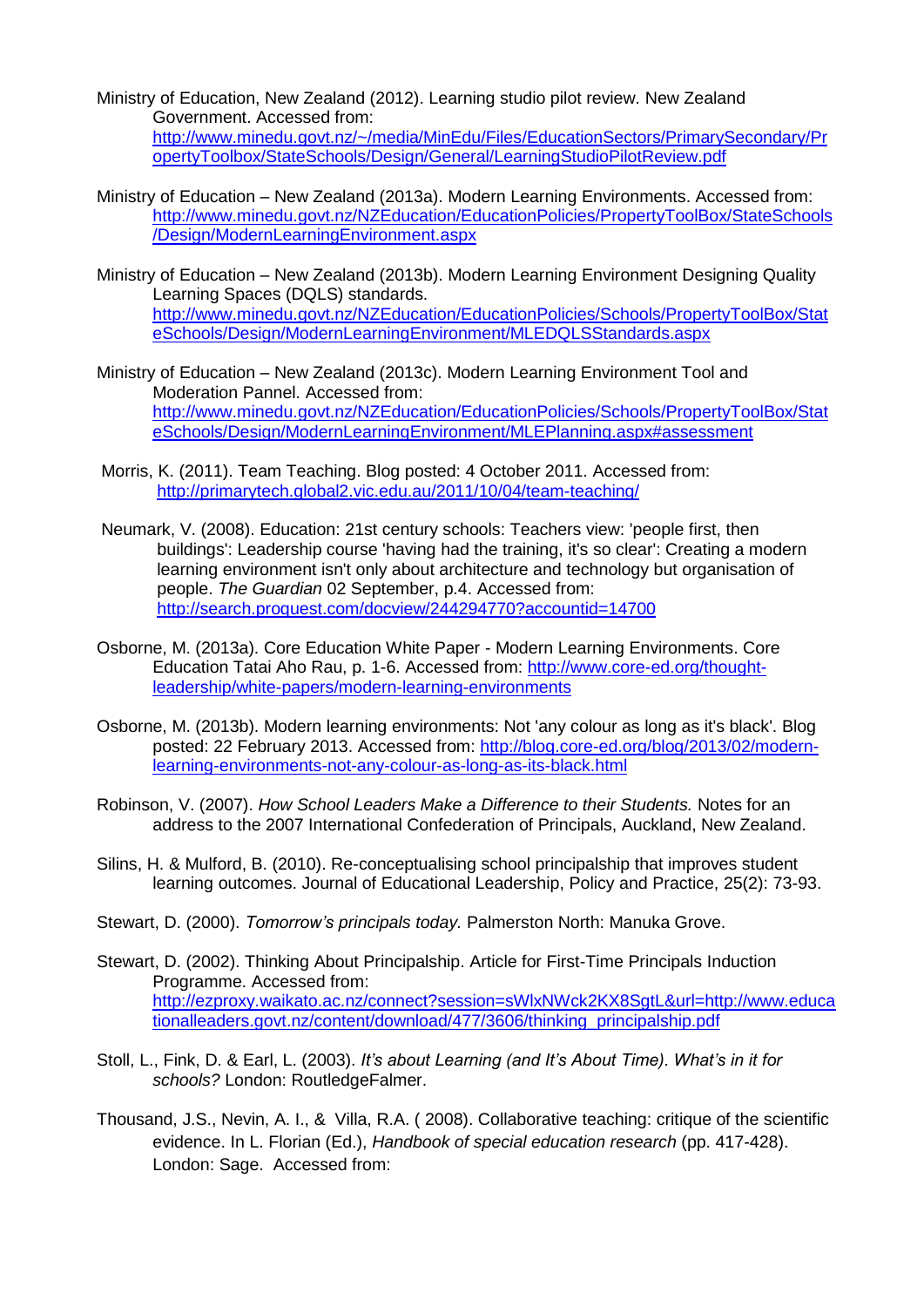[http://books.google.co.nz/books?hl=en&lr=&id=XiWRLgA6Pb4C&oi=fnd&pg=PA417&ots=](http://books.google.co.nz/books?hl=en&lr=&id=XiWRLgA6Pb4C&oi=fnd&pg=PA417&ots=AcF--Ues6j&sig=YkZ_kTeooexLPJkWUw8AnVYxlyE#v=onepage&q&f=false) [AcF--Ues6j&sig=YkZ\\_kTeooexLPJkWUw8AnVYxlyE#v=onepage&q&f=false](http://books.google.co.nz/books?hl=en&lr=&id=XiWRLgA6Pb4C&oi=fnd&pg=PA417&ots=AcF--Ues6j&sig=YkZ_kTeooexLPJkWUw8AnVYxlyE#v=onepage&q&f=false)

- Valijarvi, J., & Sahlberg, P. (2008). Should 'failing' students repeat a grade? Retrospective response from Finland*. Journal of Educational Change, 9*(4), 385-389.
- Wagner, C. & Masden-Copas, P. (2002). An Audit of the culture starts with two handy tools. *Journal of School Development, 23(3), 42-53.*
- York-Barr, J., Ghere, G., & Sommerness, J. (2007). Collaborative teaching to increase ELL student learning: A three-Year urban elementary case study. Journal of Education for Students Placed at Risk*, 12* (3), 301-335. Accessed from: <http://www.tandfonline.com.ezproxy.otago.ac.nz/doi/pdf/10.1080/10824660701601290>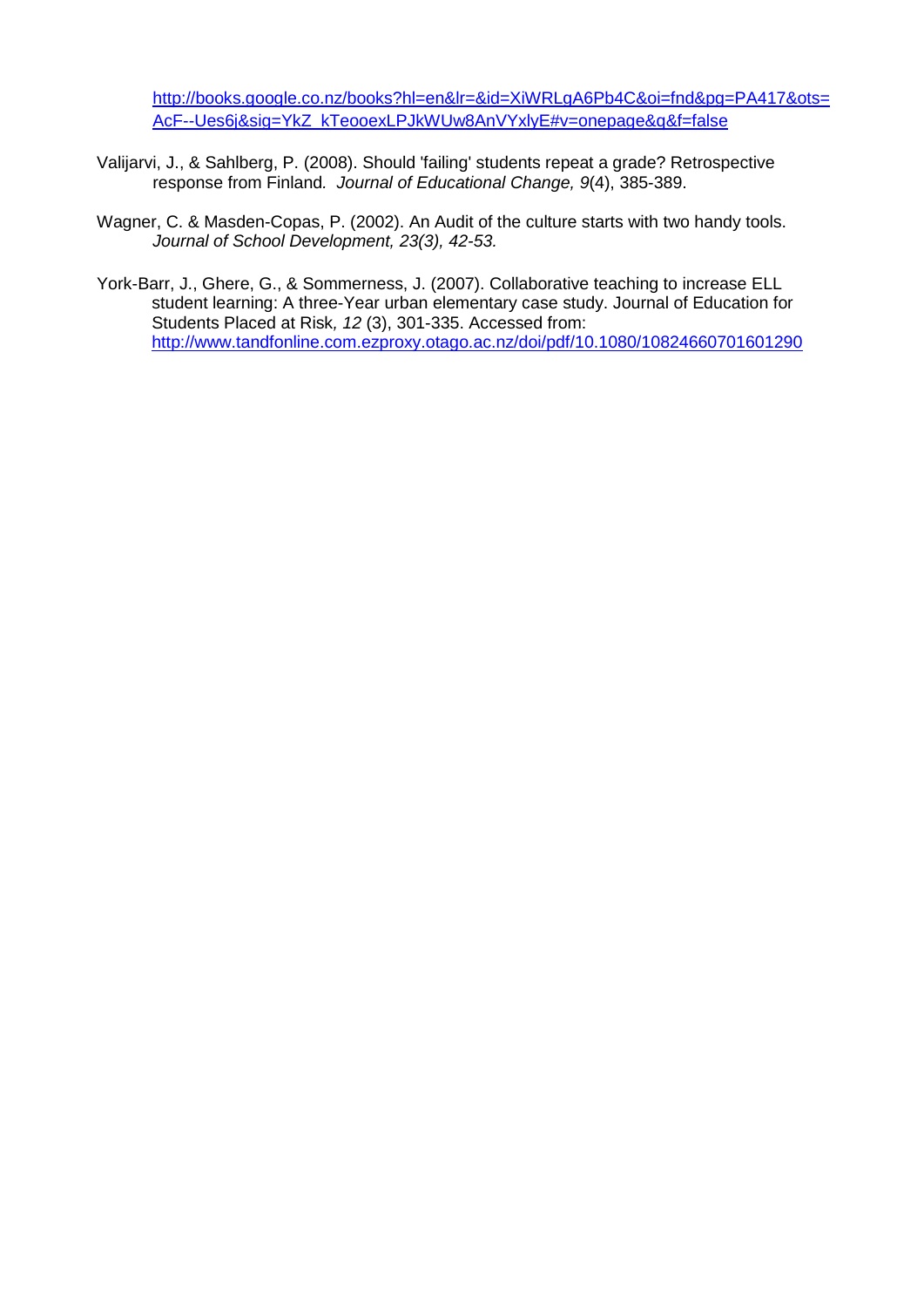## Primary School Leadership and Modern Learning Environments. Paul Cooper Whitiora School

## 2013 NZEI Primary School Principal's Sabbatical 15<sup>th</sup> July to 18<sup>th</sup> October 2013

## Part Two:

# **A Summary of Ideas and Experiences Identified by Seven New Zealand Primary School Principals When Focusing on Their Leadership in a Modern Learning Environment (MLE) School.**

Schools visited:

| $\circ$ | Amesbury School, Churton Park, Wellington<br>Lesley Murrihy - Principal                                           | http://www.amesbury.school.nz        |
|---------|-------------------------------------------------------------------------------------------------------------------|--------------------------------------|
| $\circ$ | Hingaia Peninsula Primary, Karaka, Auckland http://www.hingaiapeninsula.school.nz<br>Jane Danielson - Principal   |                                      |
| $\circ$ | Hobsonville Point Primary, Auckland<br>Daniel Birch - Principal                                                   | http://hobsonvillepoint.school.nz    |
| $\circ$ | Kilbirnie School, Hataitai, Wellington<br>Mike McGimpsy - Principal                                               | www.kilbirnie.school.nz              |
| $\circ$ | Stonefields School, Mt Wellington, Auckland<br>- Sarah Martin - Principal<br>Chris Bradbeer - Associate Principal | www.stonefields.school.nz            |
| $\circ$ | Te Akau Ki Papamoa School, Papamoa<br>Bruce Jepsen - Principal                                                    | http://www.teakaukipapamoa.school.nz |
| $\circ$ | Welcome Bay Primary, Welcome Bay, Tauranga                                                                        | http://www.welcomebay.school.nz      |

- Nik House - Principal

## Introduction

I would like to begin by thanking the Principals of the seven schools visited for their generous giving of time and willingness to share openly their reflections on their leadership practices, and both successes and challenges, as well as thoughts on future directions in leading their modern learning environment. In order to respect the trust given, this report will not attribute specific ideas/practices/successes/challenges to specific schools. It was evident that the different schools had developed different vocabulary to describe their environment – hub, pod, learning centre, block. For clarity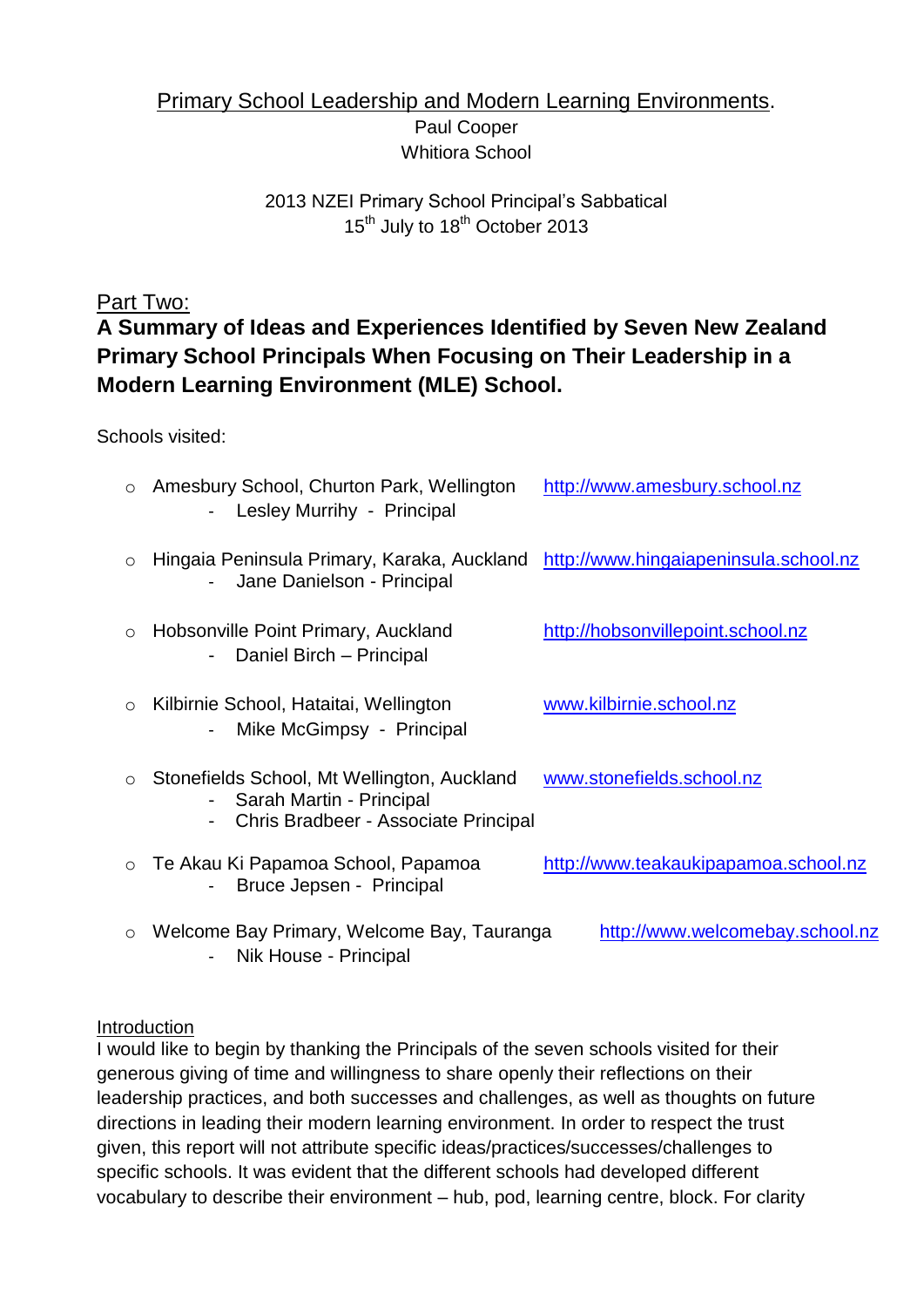and ease of reading, this report when referring to a modern learning environment, will use the term "hub" to refer to a grouping of spaces where a team of teachers work with students, and "studio" to refer to a classroom sized space and also the term "shared space" and "withdrawal space" for a larger general space and a smaller specialized space respectively. Where possible, principals' phrases are quoted, so as to be true to the ideas expressed in discussion. The quotes are ordered to provide an meaningful series of ideas. The numbers in front of quotes have no significance regarding Principal or school identity, but do indicate a different principal speaking. The use of "…" indicates a gap of unrecorded discussion.

The schools were selected because they were of moderate size and catered for students up to and including Year 8, and were spread geographically – Auckland (x3), Tauranga (x2) and Wellington (x2). Each school has what the MoE describe as a modern learning environment – 4 schools (Amesbury School, Hingaia Peninsula Primary, Hobsonville Point Primary, Stonefields School) were built new as modern learning environment schools; and 3 schools (Kilbirnie School, Te Akau Ki Papamoa School, and Welcome Bay Primary) have more traditional design classroom blocks which have received, or are in an on-going process of receiving, remodelling of part or all of their learning spaces into modern learning environments.

This Part of the sabbatical report is a summary of themes and ideas identified in discussions focusing on the experiences and thinking of MLE Principal colleagues.

#### MLE Leadership Structure:

A flat level leadership structure rather than the traditional triangle was strongly evident in the 4 newly built MLE schools and evident to different degrees in the other schools. Moving a school from a vertical leadership structure was considered more of a challenge than starting a new school with a flat leadership structure from the very outset, as this required changing mind-sets and expectations as opposed to a more ready openness to doing things differently in a new and visibly different school.

Leadership was described in different ways. The Leader is the "guardian of the vision", ... "the gardener of a plot planting seeds", … "not sure what it looks like", … "like an atom looping out and returning to the vision", …

The principals' thinking on leadership varied and there was a considerable sense from the principals visited of "feeling our way", "exploring" and "discovering" new ways to lead in their new MLE, and that it was not static, rather, that as their schools were growing (some very rapidly indeed – 200 students in a year) they were aware that they would "have to change" and that there was a "scaling for growth issue" that needed to be kept in mind. We need to beware of "not defaulting back to traditional models", but really work through the issues. "As we grow in student numbers we have to review and go back to basic mind-sets … our practices and core values and vision. There has to be congruence between them". One AP referred to an article by Jill Blackmore when commenting on flexibility and change, agreeing with her premises when saying, "for our MLE school to maintain flexibility it has to be in 'a state of serial re-design' … it is never reaches a finished state, only 'finished beginnings'".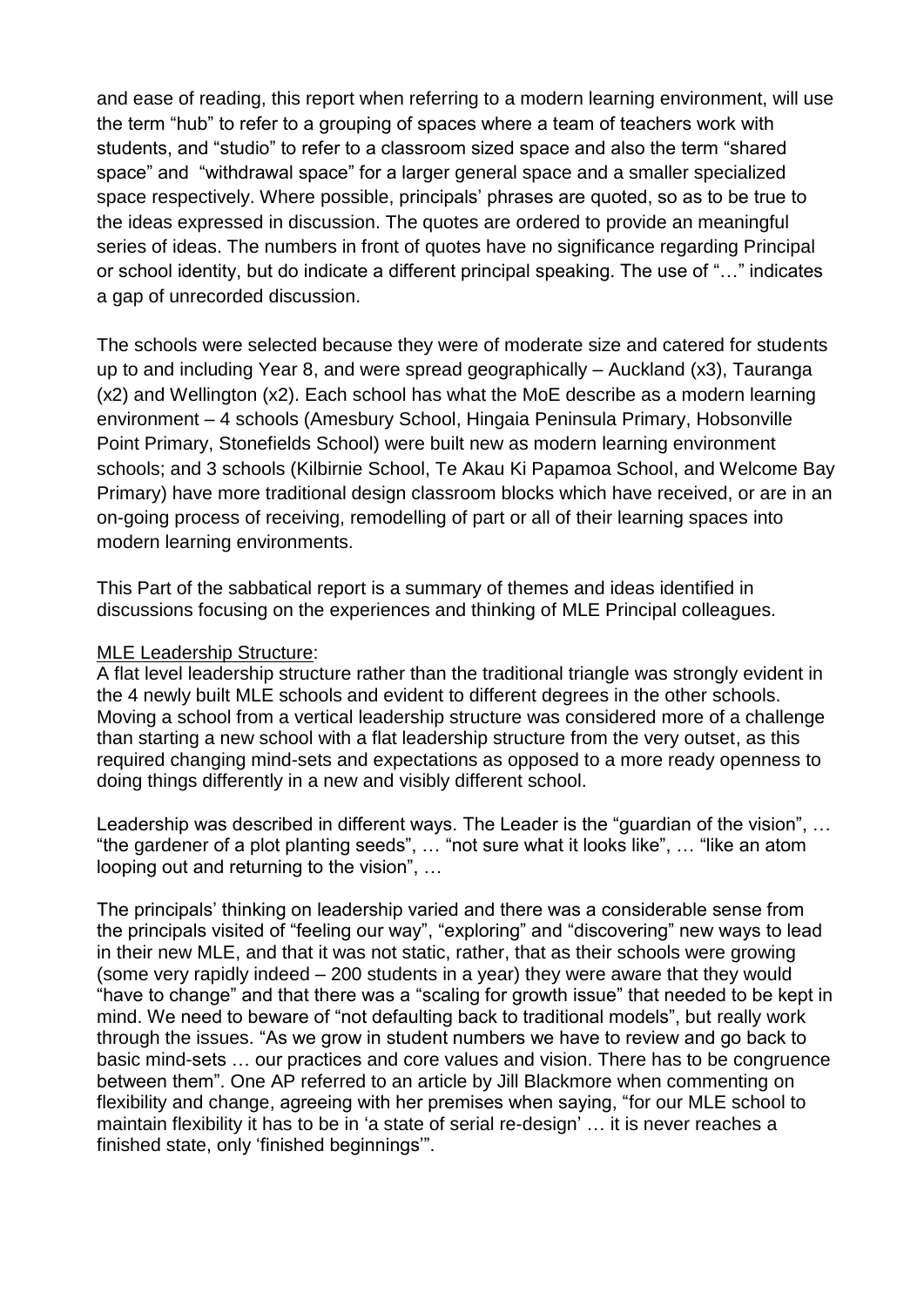The key issue repeatedly identified was "it all comes back to effectiveness for student achievement" and for leaders needing to be "servant" to that. One principal commented about there being sometimes a need to sacrifice ones first inclinations, "As principal I need to 'make room' for our leadership team to be able to lead according to their strengths". Another spoke from a different perspective … "in order to ensure continuity of leadership and vision … we need an effective leadership team".

#### Different MLE Leadership models:

- 1. One Principal noted that "currently we have a flat model … but as we grow to over 500 students … some triangle aspect will probably be needed for accountability … and ultimately the buck stops with the principal ! … we may need a second level tier of leadership". This same leadership team spoke of a process of "gaining teacher voice … looking at the roles needed … and then exploring and developing a model … that will need to be signed off for the clarity of everyone".
- 2. "Our hubs don't need a team leader … because collaboration is not hierarchical. We do have a Principal and two teachers in the Senior Leadership Team … However with growth we are now looking at Career Pathways as a leadership structure as a second tier of leadership".
- 3. Another Principal noted "we use the Kiwi leadership model for our leadership structure … the Principal and APs are each responsible for one aspect – culture, pedagogy, systems, partnerships and networks … this helped to clarify roles and to facilitate consistency … tasks are allocated so that they are linked to the roles".
- 4. Still another commented, … "I am considering a 'governance type of process' for our leadership team … meeting two whole days a term … having a standing agenda … requiring written reports so that we can have focused thinking beforehand … teachers being released through the day to report on their responsibilities … and employing an admin person for those days for recording minutes, creating action lists and carrying out other supportive admin around those days".

In these discussions there was a common sense of vibrancy and enthusiasm to explore and discover new and better ways to lead and support all (students and teachers) in their new MLE.

The usual tyranny of time taken up in administration versus leadership was raised in various ways in all discussions.

It was evident in discussions that the brand new MLE schools were at some advantage in that their initial staffing was projected at the level of their expected third year of operation roll, meaning that in the first two years they were working with a considerable over staffing. This of course allows for an abundance of release for their teams to establish all their school documentation, carry out PLD and build their teams.

- 1. At one school the principal noted "The challenge is to create space and time for big picture, high level stuff … then we can be on the cutting edge … we need time for reflection … we have employed a person to support the leadership team to free up leaders for high level stuff … we can do it (the staffing) quite easily at the moment, but in another couple of years it won't be so easy … but it is worth it, I will be making it a priority later on when we no longer have that extra staffing"
- 2. Another brand new MLE school principal noted he was freed up from property issues and only had to focus on learning, because they were a 'Partnership School' and all on the ground property matters were all dealt with by working through a property manager who had direct contact with contractors who did the work, and property finances were Board of Trustees and the Partners responsibility. This model is not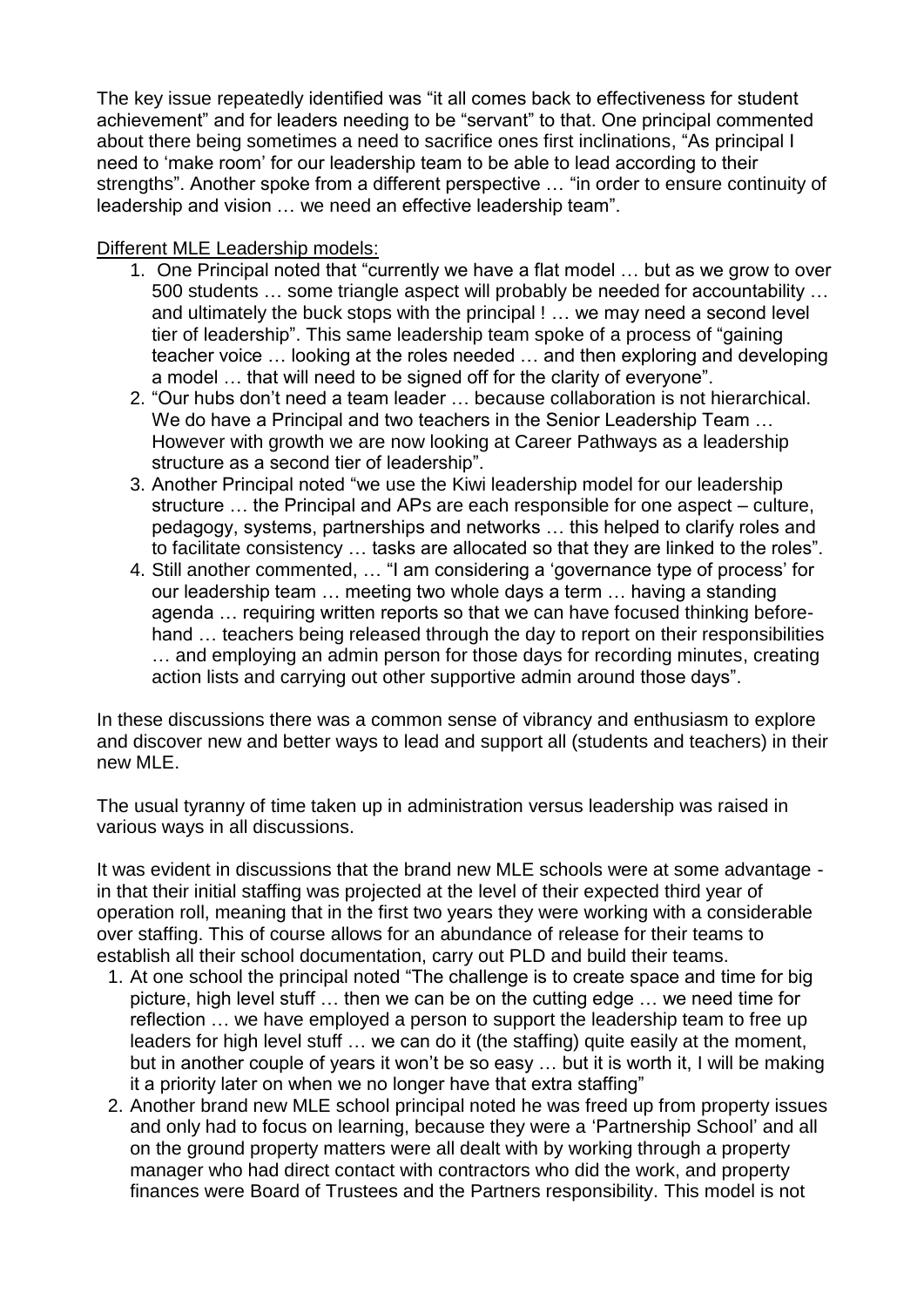without its issues - while there were considerable advantages, some decisions in setting up the school could have been better, if the new principal had been involved. For instance bulk purchase of all furniture from the outset without involving the principal in the decision has left the school with a lot of furniture in storage and without any flexibility to fund an evolving thinking around the use of their environment and what furniture would best meet those needs.

#### Shared Office Space for Leaders:

The concept of MLE and flexible learning space was also seen to be transferred into the design of office space in 6 out of seven of the schools visited. Of the six this idea was taken furthest in the all newly built MLE schools, but space had been adapted in the other schools so at the very least a single Principal's office could be turned into a larger shared office when needed by the moving of a wall partition.

The functioning shared leadership office "parallels the teaching spaces" and enable the leadership team to "model of the collaborative practices and behaviours that are expected of students and teachers in the learning hubs".

All principals expressed very positive views of the shared office in practice – noting having a shared office "strengthened the unity of the leadership team", "creates opportunity to reflect and discuss what is seen", and "reinforces our flat leadership model". In the MLE office model "you have to be more democratic … we all see ourselves as leaders with something to contribute". More than one Principal commented, "you need to develop a good understanding of how each member of the Leadership Team works". One Principal noted "you need to be flexible – lack of ownership and hierarchy. Ours works well because there isn't a rule of who goes where", however it was observed that in other schools there were spaces that either out of habit or designation had become the space primarily or solely used by each particular member of the team.

The Principals noted, however, that "care is needed in the design" and "sometimes privacy is needed for confidential conversations and phone calls … and sometimes for 'cave space' to think and work without distraction". All the schools had at least one separate room that could be used for meeting visitor and/or the private conversations.

#### Primary Focus of the MLE Leadership Team:

Principals, in discussions identified a range of main factors important for success in their leading of an MLE, however they repeatedly identified as important:

a) Vision:

Principals revealed how important the school Vision was as a touch-stone for all decisions.

- 1. In an MLE "more than ever the Principal is the guardian of the Vision".
- 2. "There is a need to be constantly reflecting … looking to the future … and making conscious choices ... being ok with constantly experimenting and mixing things up, trying new things … and never thinking 'we are done'".
- 3. "We go away for a weekend as a leadership team … take everything we might need: finance, merging themes, curriculum data … and carry out a review of the Vision, Principles and Strategic Plan … we have a massive dialogue … we prioritise".
- 4. Another Principal noted "you need courageous perseverance to lead change and to achieve a Vision".

One Principal noted: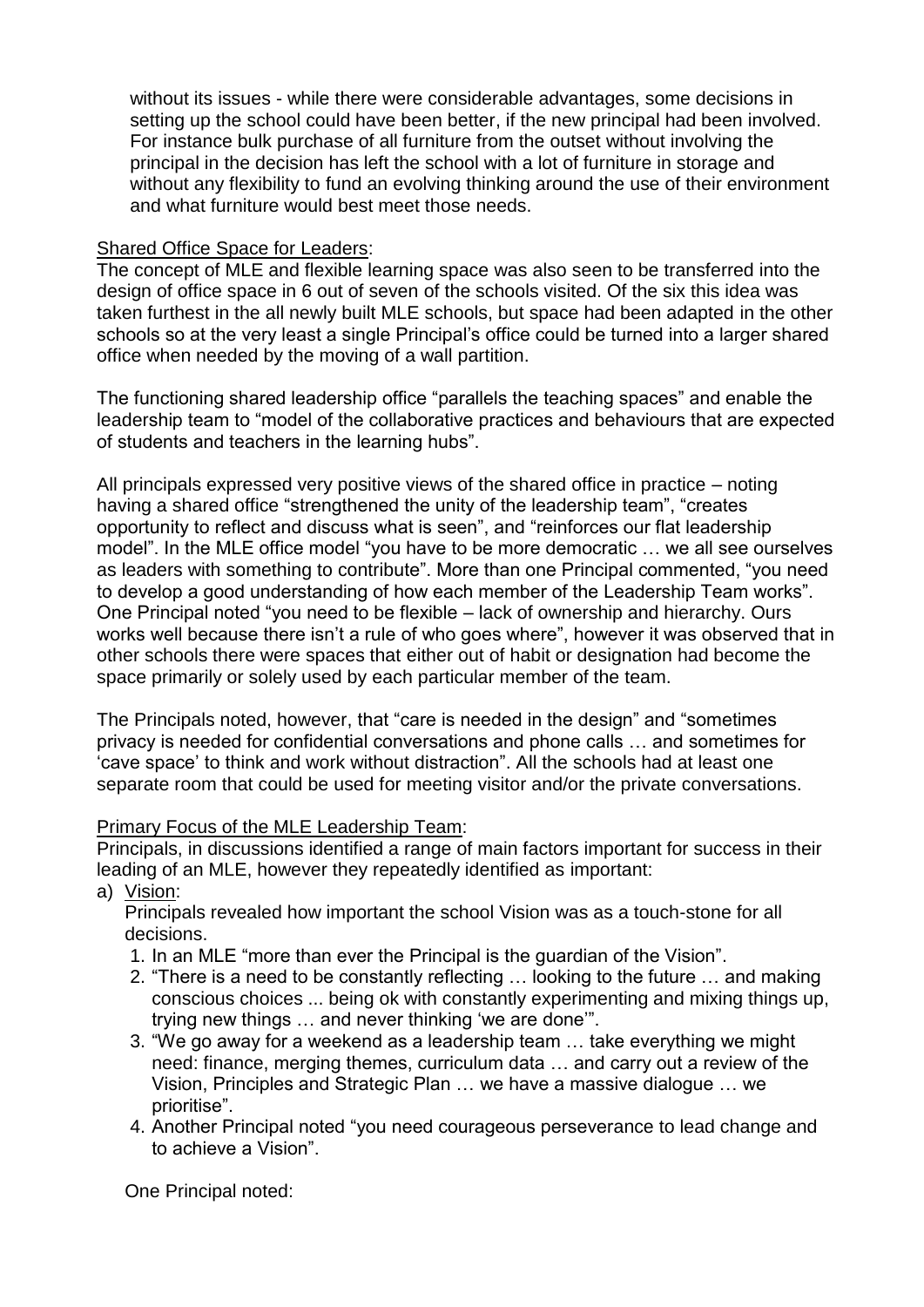5. "A secure grounding in the vision is essential … in our MLE spaces are not 'owned' by any teacher … specific learning should occur in the space best suited for that learning … moving then becomes essential … Mindset !!! is a constant challenge".

The Principal of one school which has been visited by many others particularly stressed,

6. "Don't just do it because others are doing it … it *has* to fit *your* context and support *your* vision, not that of another school".

One common aspect of the MLEs visited was the awareness of Leadership for the need for flexibility in the use of space for their vision to succeed. Principals noted:

- 1. "I have to work very hard to protect and maximise organisational flexibility. Without organisational flexibility we can't have Team teaching!".
- 2. Another commented "You need to create time for talk … it is essential for empowering people to be responsible. You also need organisational flexibility to be maximised … including timetabling … When decision-making ask: 'Is this decision going to extend or limit our flexibility?'... for example: not too many meetings, not too many notices, consciously creating time for teachers".
- 3. "I am surprised how much structure is needed … and how much you need to consult on structures. This is necessary because of the collaborative nature of the MLE and accountability level that are a part of the MLE.
- 4. "Careful timetabling of the hub 'shared-space' is necessary so that Team teaching is possible and learning progress is not disturbed.

### b) Voice:

Due to the higher levels of collaboration in an MLE, stakeholders having a 'Voice' is considered vital.

- 1. In an MLE "you have to give everyone a 'Voice' … students, parents and teachers".
- 2. "Teacher 'Voice' is a crucial for effectiveness … feeling valued … having a sense of agency … and feeling part of the community"
- 3. "The Principal must have the ability to listen ... to everything … because you don't know where the next revelation will come from … (as a consequence) you need diversity around you".
- 4. "In an MLE you are walking in unknown territory. An ability to respond is important … you need to be quickly responsive if you are not to slip back".
- 5. "It is about people first with a focus on children's learning … need to retain student Voice … relationship with our community … within this Voice empowerment there needs to be respect for boundaries … You have to let people see you are authentic and trustworthy".
- 6. "As a Principal I am now happy to go in with a blank slate to staff and a leadership team … listening sincerely to voice is essential … having a process is the key gather voice, collate, analyse … the value I add is to analyse, synthesize and evaluate. … Being vulnerable and not going in with a solution is important … I maintain a future focus and focus on student positive outcomes … change momentum comes from 'ground-up' and is sourced in 'Voice'. Making things achievable is identifying little steps moving in the right direction … it is necessary to 'have faith that we will get there'".
- 7. "Act on ideas expressed in … Voice … it promotes a strong sense of … agency"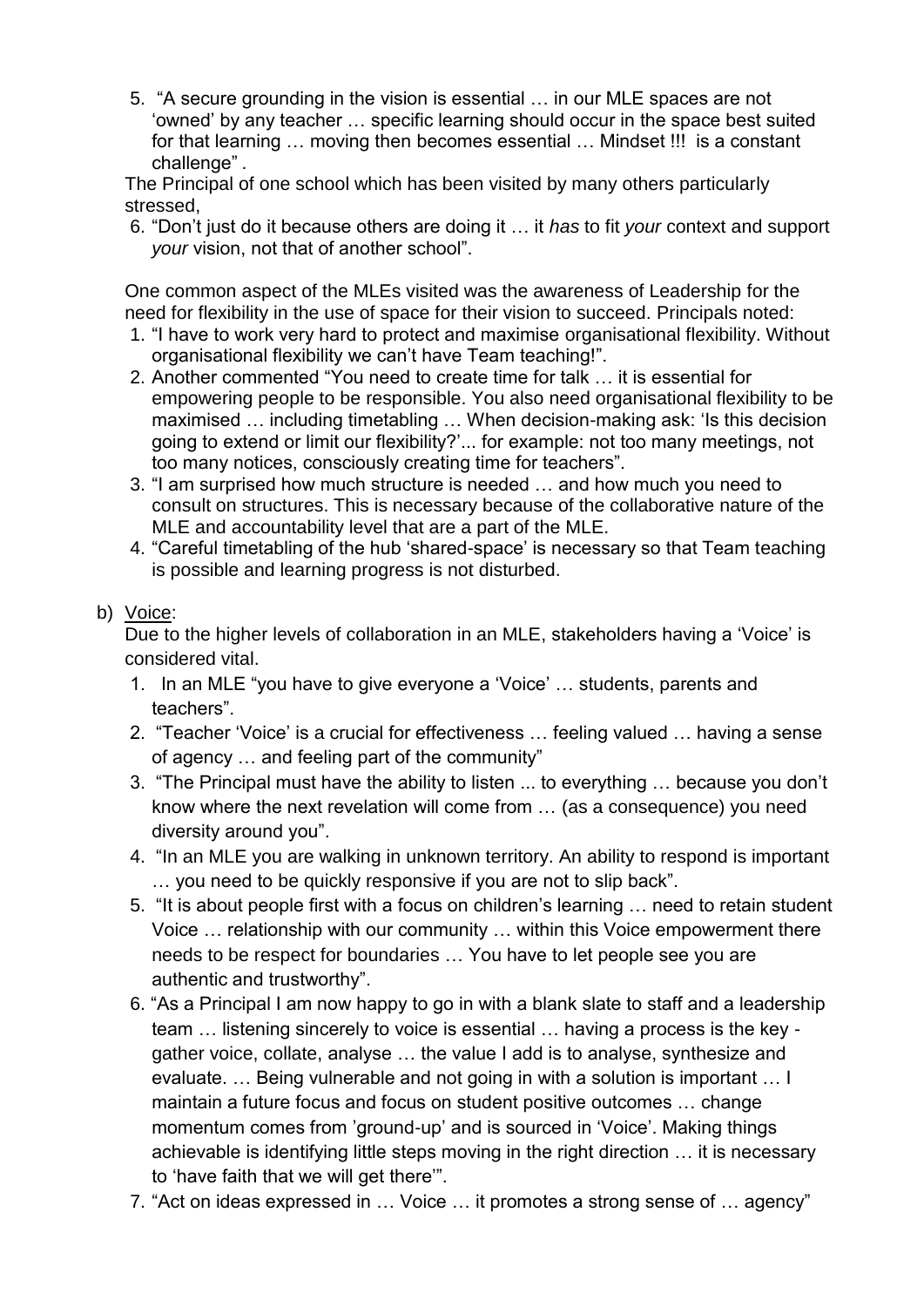8. "As a leader I need to be aware not to leave behind my leadership team and teaching team … need to take people on a journey with me. This is important if you are a conceptual person … you must not get too far ahead of staff … and be careful not to assume your thinking is the same as everyone else".

## c) Trust:

Trust, honesty, and relationship were mentioned or alluded to again and again during the visits. At its core Principals identified the need for Leadership Teams and teachers to:

1. "Constantly explore new ground". … And "to take grounded well considered risks … to be prepared not to get it right the first time … be prepared to adapt and change structure until it is right and fully supporting the evolving setting" (W).

For this to happen, Principals saw Trust as crucial and as being supported by building a sense of ownership and positive relationships.

- 1. "Everyone has responsibilities … everyone, even a BT, can provide leadership … Leadership can come from anyone in the team".
- 2. "There has to be trust in teachers to provide bottom-up innovation … be willing to let teachers run with their idea … and for them to know 'it is OK if you don't get it right the first time … encouraging and building confidence is important"
- 3. "Imparting a sense of 'agency' is important … a sense empowerment".
- 4. "Trust between teachers is a key factor … this is amplified within a hub when done well ... the synergy magnifies effectiveness".
- 5. "Often the causes of 'Trust' not working are small … meeting times, tardiness, tidiness, noise levels … these can lead to a lack of respect and then lowering levels of communication … Respecting others opinions is essential … there is great value in diversity … you don't want all views the same! It is essential that all understand that challenging and questioning ideas is not the same as disrespecting those ideas".

The importance of honesty was closely linked by several principals to the ability to have robust discussions.

- 1. "You have to be able to have robust discussions … honesty is essential … being prepared to say it as you see it … staff need to have identified 'what mountains am I prepared to die on and which will I let pass by, give way on … and in any matter know, 'How can I achieve a 'win-win' result'".
- 2. "Teacher capacity to have collaborative 'hard-to-have' conversations, doesn't just happen ... training is needed in these skills ... shared values are what you fall back on … agreements on process and timeliness are essential".

## d) Relationships:

Principals' comments about 'Trust' and 'Honesty' were often intertwined with comments about the quality of 'Relationships'.

- 1. "The more open and honest the individual in the MLE the more respect and trust is generated … the level of honesty and accuracy with which colleagues talk about their practices, builds trust in them"
- 2. "Honest relationships are essential"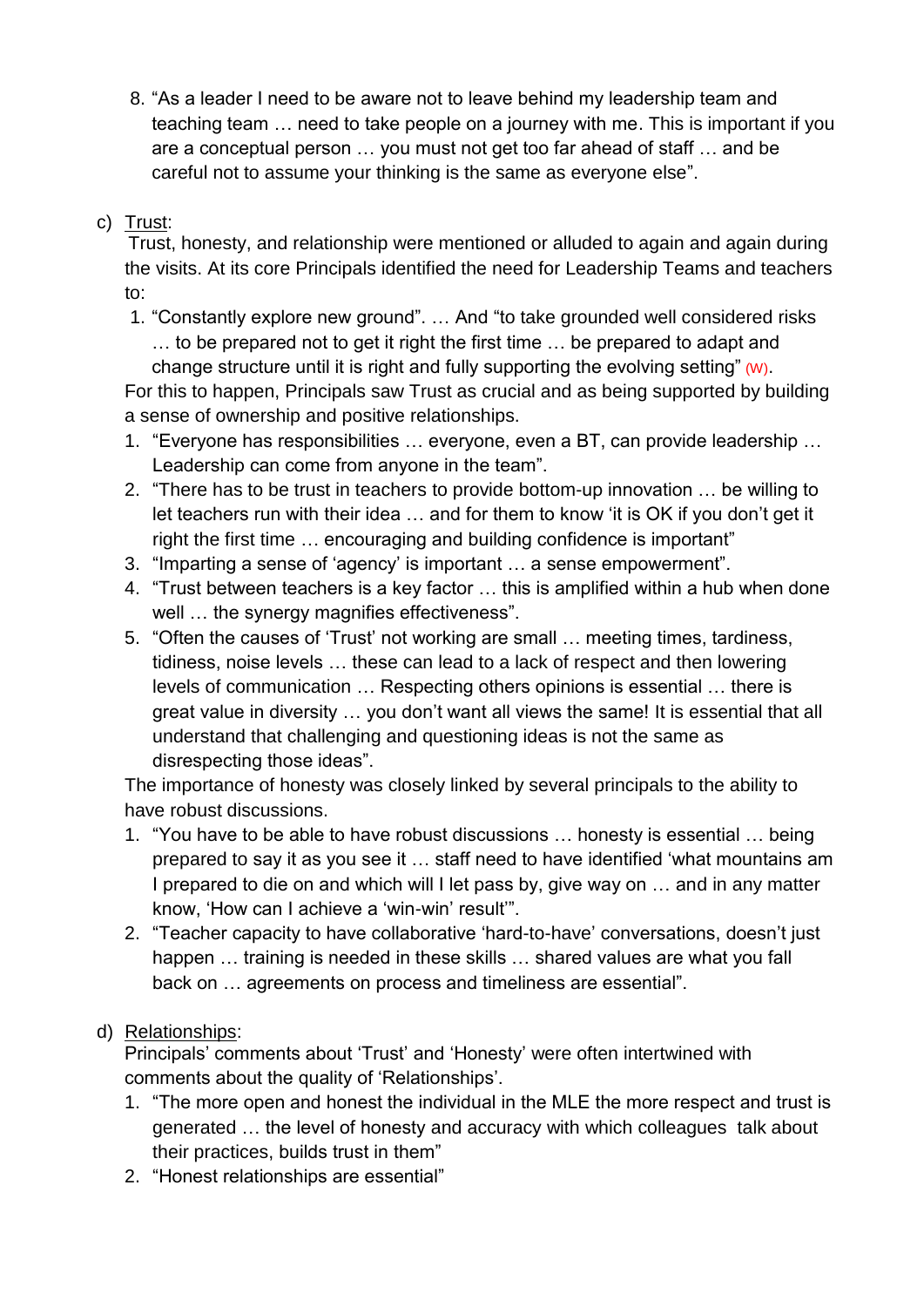- 3. "You need to be open about your mistakes … you have to address your own issues as well as others issues … leaders need to develop and model a balanced relationship between personal and professional … relational intelligence is important".
- 4. "First is Culture which enables the Vision. Leadership's task is to hold people true to the Vision … to look for congruence between Vision and practice … to ask questions that prompt reflection and the aligning of practice and belief to Vision … Many learning conversations are needed. … Leadership needs to catch the team in moments of being good … give genuine praise that reinforces … that is timely and in the moment".
- 5. "Often at issue in relationships is 'locus of control' … you can't have power relationships in an MLE hub … it comes back to learners having ownership, the hub and MLE is for students. Behaviours surface the hidden beliefs … and beliefs stem from our narratives. You can't be 'the star' in your hub … it is all about 'wego' not 'ego' … 'our kids' not 'my kids'".

## Team building to achieve a learning community:

The challenge of team building was another common theme mentioned by all Principals and discussions all included "finding the right person".

Appointments:

- 1. "Getting the right teacher is a challenge … some quality teachers feel uncomfortable in an MLE … we make sure we show the applicants the hubs during the interview process".
- 2. "The appointment process must identify a team member … this is more important in a MLE than elsewhere. … In our school there is the challenge of having single cell and MLE … there are some advantages (in this) as we can select best suited teachers for each".
- 3. "Developing a collaborative community of teachers is about linking the right people together".
- 4. "We ask, 'How do you see yourself taking up the Vision and running with it?" … everything needs to link back to the Vision".
- 5. "I like to visit short-listed applicants in their current setting … and see how they are perceived by kids and their colleagues … their relationships".
- 6. "We have all the applicants together and see how they interact with other applicants … and provide a cooperative a planning scenario for them".
- 7. "We ask the applicant to give a 10 minute presentation during the interview … as a leader, along with all the other teachers in the hub and MLE they will need to present ideas and provide leadership".
- 8. "As with all our teacher appointments, we are looking for people with potential … we want to grow leaders … we ask, 'What does the applicant bring to leadership?' and 'What are their undergirding leadership skills, perhaps not yet recognised?'".
- 9. "During the interview process we focus on the applicants' vision and principles … about them as learners … their ability to negotiate space, and time and ability respond to change".

What immediately follows the appointment was also seen as crucial.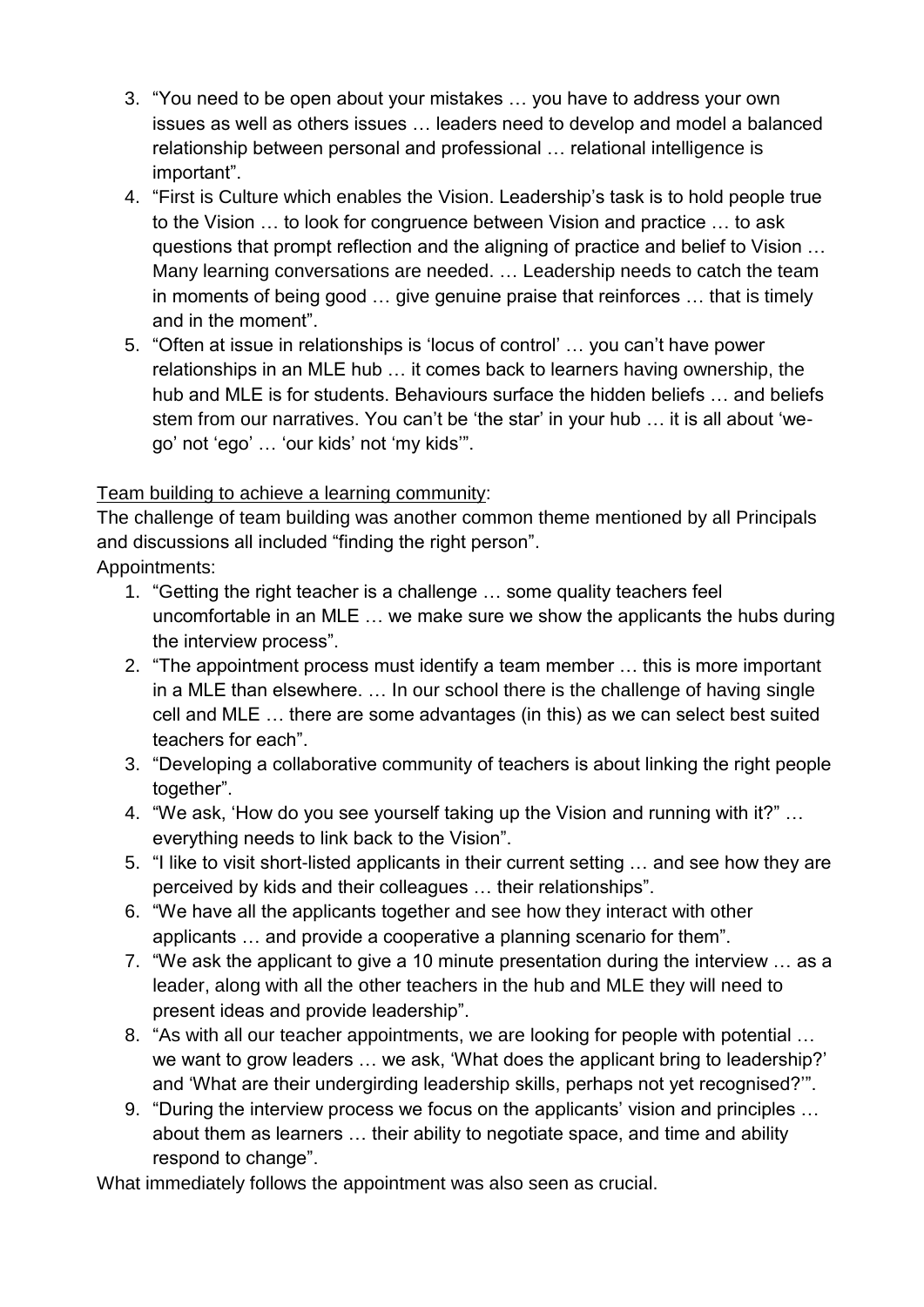- 1. "Induction is key … we focus on Vision and procedures … planning and our inquiry model … team building … code of ethics in our school … MLE accountability to colleagues and what it means in our school".
- 2. "Our Induction … focuses on … our student profile … and capacity to: learn, … collaborate, … make meaning, … and breakthrough … - how the essence of each fulfils our vision principle".

## Parent Community:

The Principals visited all mentioned their parent community, saw them as integral members of the school community, and recognised that:

- 1. "there is a need to win over your community".
- 2. "to bring your community with you" to be a successful MLE".
- 3. "The challenge is to communicate what we are doing … being experimental, it is sometimes hard to say what we are doing … it is hard to say it succinctly … especially as it is an emerging reality and complex".

We need to:

- 4. "… demystify learning as a process in MLE".
- 5. "… help them understand that not everyone learns the same thing at the same time".

6. "… help them understand the vision … how and why we do what we do". Principals also identified that this was an on-going challenge and one to be met each year with the new batch of parents.

7. "Parent involvement … we are constantly challenging – 'What does it look like?' … pushing the boundary on drawing them in … constantly asking: 'Is there more? Is there further we can go?' Challenging our own mental models of what it looks like".

For active involvement Principals expressed

- 8. "You need to allow time … to create time … for parents to be involved in the MLE".
- 9. "We find our MLE design and layout supports parent involvement … it provides nooks and crannies for them to be involved with individual students and small groups".

Discussion revealed that the Principals had put in a lot of reflection and had attempted different strategies to bring about a parent involved community. Different strategies used included:

- 1. "Providing an enrolment package answering many of their questions".
- 2. "At enrolment we spend 30 minutes explaining MLE pedagogy and learning … gather a data base of parent skills they can bring to the school and information on their availability … explain our expectations – that they are active involved learners with their children".
- 3. "Very newsy newsletters to educate our parents"
- 4. "In each newsletter we provide a URL links to a T-talk or a document for reading … it can be on anything to do with learning or the future world that their children will be entering when they leave school".

As well as educating and imparting information, 'Parent Voice' was also considered important:

5. "We have regular parent conferences each term"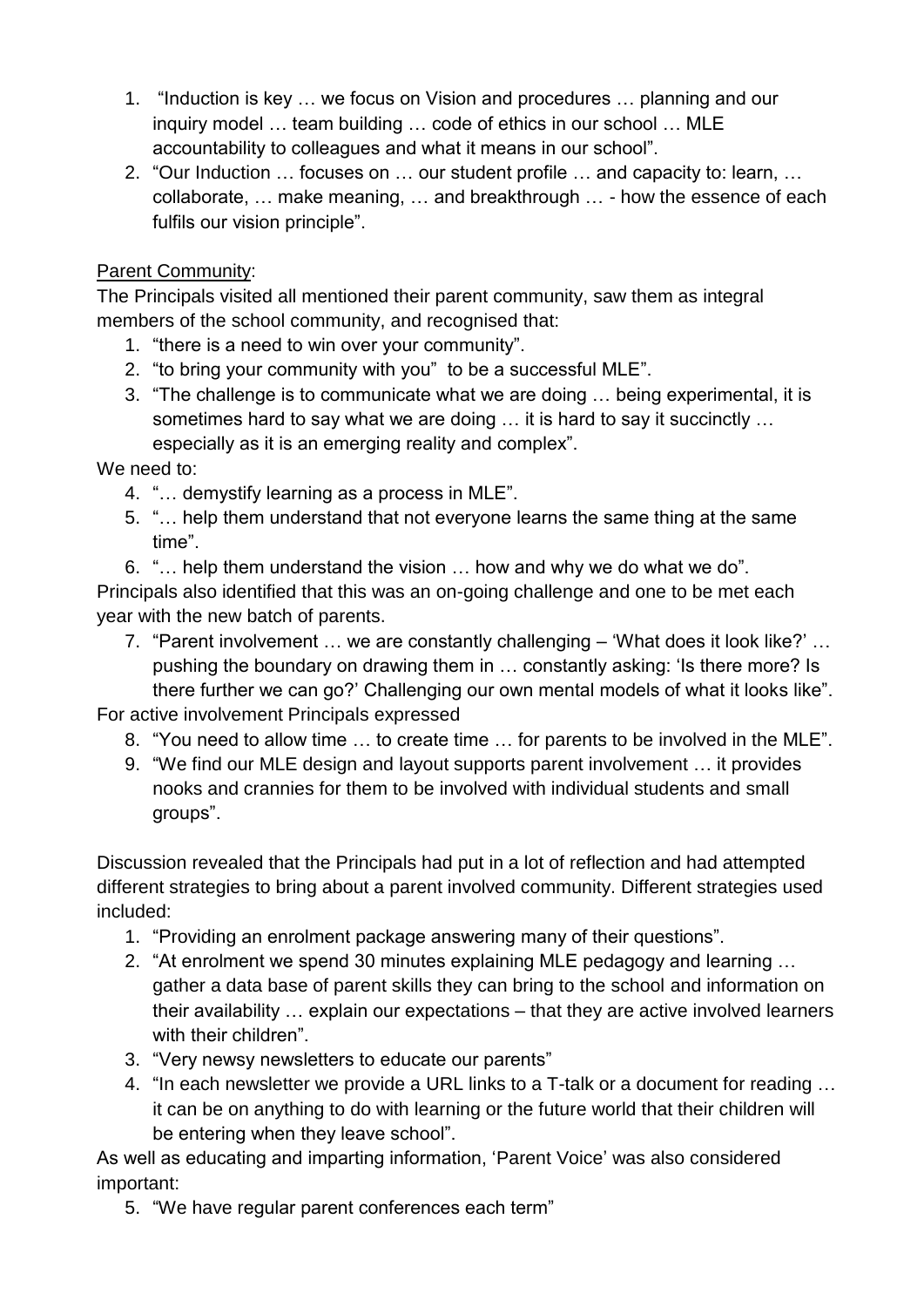- 6. "Parent meetings are held in the hubs because we find parents feel more comfortable and relaxed with coming into the MLE hubs".
- 7. "At least three evening 'coffee table' discussions each term each table discussion is led by a teacher … topics have included: pedagogy, assessment practices, IT blended learning, why learning is like it is".
- 8. "We have termly 'Focus Group' meetings where, by invitation, 6-8 parent representatives of the community meet for discussion on a topic relevant to the MLE and community … in order to gather an in-depth perspective".
- 9. "We use GOOGLE forms as a way to canvas parent thinking … we did the first one at a parent conference so we could build their confidence in using them".

Several Principals noted the challenge of parent or wider community negative perception or miss-understanding, and identified strategies they have used respond to such a challenge:

- 1. "You need to respond quickly and to manage your image consciously … PR is needed to combat negative or un-informed gossip … you need to maintain effective communication".
- 2. "You need to respond in positive ways".
- 3. "Part of the solution is to provide detail of what is happening and why. … Children's voice is the best advert of success".
- 4. "It is important that the school is open for parents to see their kids learning in action".
- 5. "Promoting positive ERO reports is effective".
- 6. "Accentuate the positives: … utilizing space … more effective use of resources … supporting 21<sup>st</sup> C learning ... interpersonal skills development ... (etc)".
- 7. "Sometimes you have to 'over-communicate' … because MLEs are different … invite them more often to express their 'Voice'".
- 8. "Whenever possible respond and act on ideas expressed in 'Community Voice' … even if they are small things, and advertise that you have done so in the next newsletter … it promotes a sense of being heard … being involved … of agency".

In order to combat miss-understanding Principals significantly also noted:

- 9. "Media always focus on the extremes of differentness"
- 10."You also need to emphasise commonalities with standard learning settings".
- 11."… with traditional schools".
- 12.You have to sometimes state 'How you are the same as others' … NZC, National Standards, ERO … sometimes even to remind the Board of Trustees".

## The MLE and the digital world

While the physical world was the first and most noticeable feature of the MLEs visited, the digital world dimension of the MLE came up in conversation in each school.

- 1. "We are adapting a historical reality into a future vision".
- 2. "A physical space is one aspect of our MLE it is flexible, accessible (etc), but the digital world of the MLE needs to parallel the physical … be responsive and flexible … We are looking to have our digital world on a par with out MLE … we are working on this".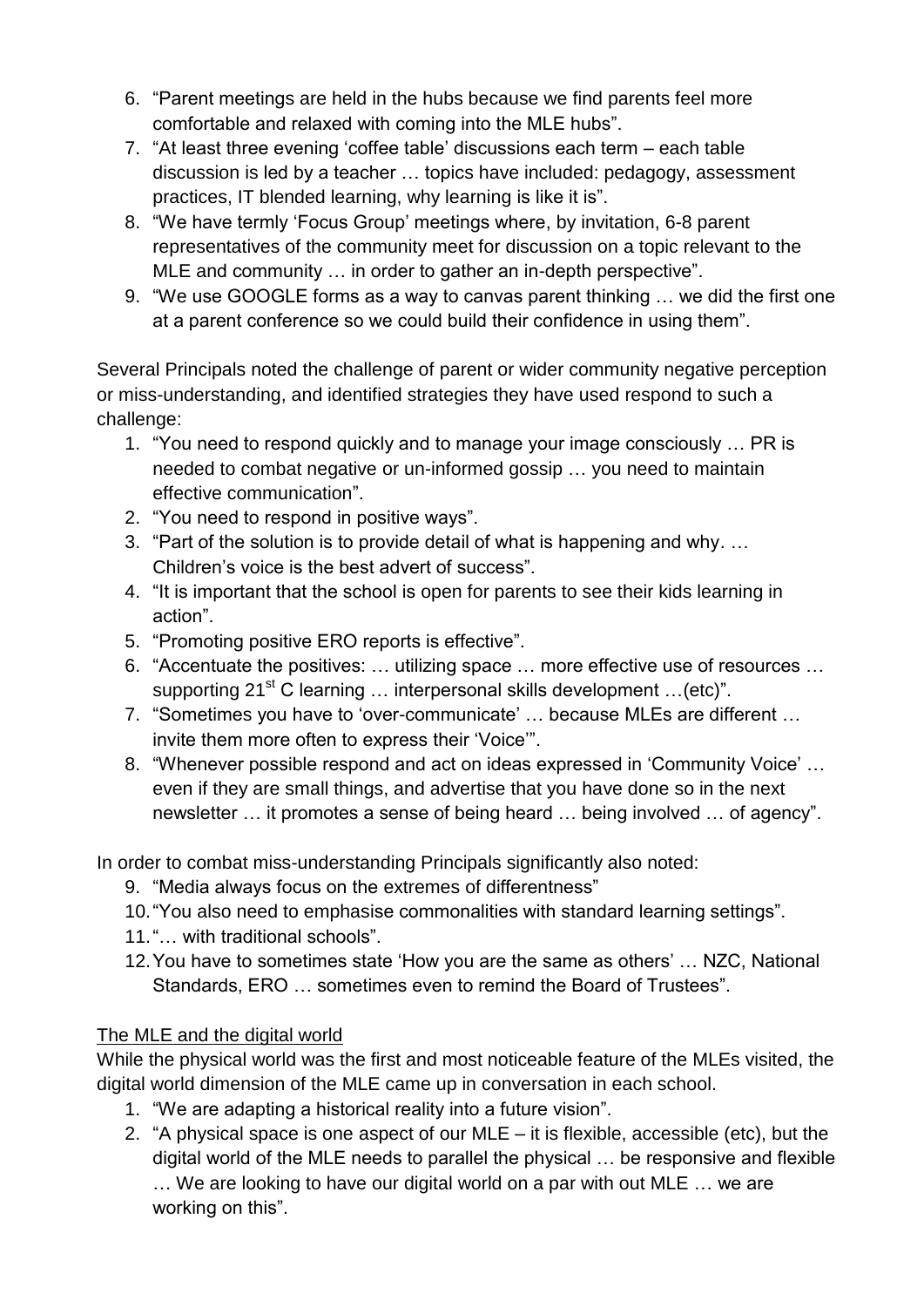As with most schools in the country funding of IT and the challenge of constant issues with digital devices were mentioned. It was evident good relationships with skilled community members and with an IT company, and a contracted IT person/company for support were positive factors to effective solutions.

Some of the MLEs visited had chosen a path where the digital IT world was a prominent part of their overall identity and learning, for others it was more a supporting component to the learning.

Components of the digital world identified were:

- Wireless internet access was prominent
- Laptops / Google Chrome Books / Netbooks / and i-pads
- To a lesser extent desktop computers
- Other digital devices cameras, smart phones

After this also seen to a greater or lesser degree were:

- Active Boards
- Green screen walls for digital film editing
- Large TVs in classrooms and foyer entrances
- Apple TV work stations
- School Radio station
	- o Started with music, then teaching Te Reo Maori
- School TV station news broadcasts
- Option of learning in a digital classroom where 85% or work is digital

Access to a school web-site from home for students and parents was evident for over half of the schools and a direction the others were moving towards.

The degree to which this was an integral part of learning varied and in all cases was being developed.

The IT infrastructure needed is considerable, and a lot of it not so easily seen as the devices and specialist spaces needed for the above. An incredible amount of work was being put into establishing effective digital worlds that parallel the MLE physical worlds. A few of the schools were investing notable effort into developing an undergirding support platform for greater effectiveness:

- 1. "Resources must be linked to pedagogy".
- 2. "We are developing scaffolds for our digital space … commonalities of language … key bottom line expectations for planning … providing a space for teachers to go to find basics for their planning … getting learning progressions on-line so kids can access them (a way to get kids involved in choices) … not cluttering up teachers with meetings or e-mails".
- 3. "ICT PLD is important … although we expect certain IT skills when we appoint a new teacher"

A number of schools were starting to seriously explore 'Bringing-Your-Own-Devices' BYOD by students in school – this was prompted by three main factors:

> - the view that learning is individualized and personal and as a consequence a student bringing their digital devices configured to them as individuals was a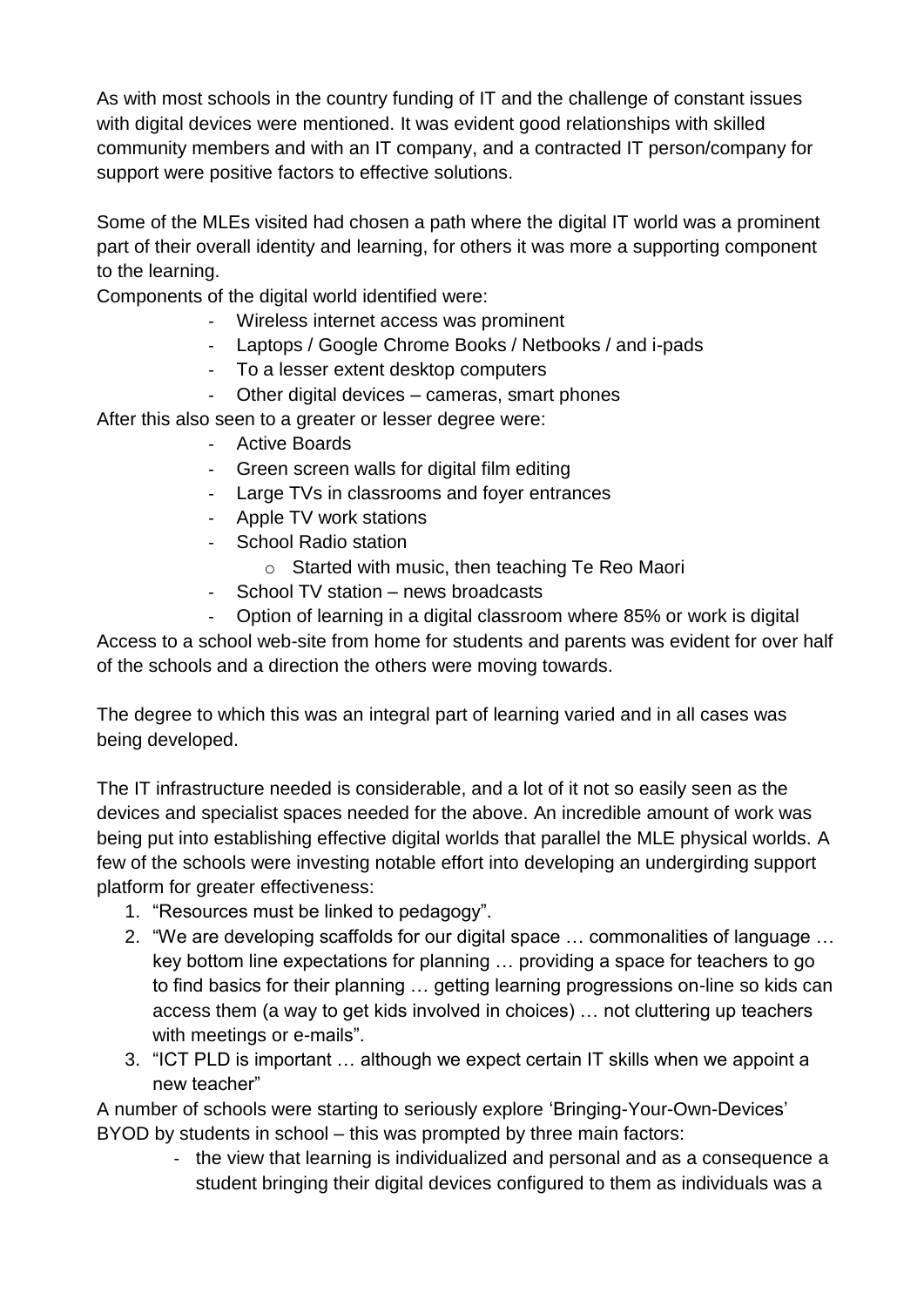natural next step. (Suitable infrastructure and family access to devices were seen as issues to be addressed).

- the pace at which change occurred in IT making any rental or purchase almost immediately out-dated .
- the reality of on-going demand and unsustainable growth of funding IT costs on the school budget.

## Individual and Team development.

The Principals visited identified Individual and Team development for the MLE as a complex matter and a challenge.

- 1. "There is the on-going challenge of employing 'fresh staff' and maintaining their freshness … the people we employ are prepared to walk the journey on the edge … they are reflective and able to review … but freshness has to be planned".
- 2. "We need to maintain momentum … these are exciting times and sustainability is essential … so that it is not just a flash in the pan. … Momentum must be extremely inclusive … founded on commitment and care and love for kids".
- 3. However on Principal noted, "Momentum is not so much an issue, as in many respects we are still in the honeymoon period".
- 4. "The issue is to keep pushing and not go back to old practices … not falling into the 1970s Open Plan demise of default practice pedagogy ... knowing when to challenge and when not to is important – difficult!".
- 5. "I have to be careful not to swamp others with excitement about another new idea".

Individual and Team development varies according to each school, however, some themes could be identified.

- 1. "Positive on-going observation within hubs in of itself provides modelling and professional development … (also) monitoring can be subtle and on-going".
- 2. "Each hub has its own identity".
- 3. "Leadership wants to build an organisational culture that is a learning community, but how long do you keep a hub team together? – 2 years? 3 years? Before you have an internal shuffle?. … As a team progresses, deeper levels of conversation are possible … research shows group development goes through 'Forming, Storming, Norming, Performing, Adjourning' … timing is important".
- 4. "Initiatives are shared, not just (belonging to) the leaders … and all about positive student outcomes".
- 5. "You don't want hubs to develop 'group think' 'us' versus 'them'. When you change hubs a grieving will occur … you need to give warning and time for preparation. … If a team is not working, what do you do about it and who is responsible? – I try and put the ball back in the teachers' court".

## Professional Learning Development (PLD)

The need for quality PLD was identified by all Principals. Not surprisingly each school went about this in different ways, yet there were threads that were unique to MLEs.

- 1. "In MLEs high flying teachers have had to become like new teachers … you have to develop team skills and practices … it's not for everyone".
- 2. "The challenge is creating space to think big".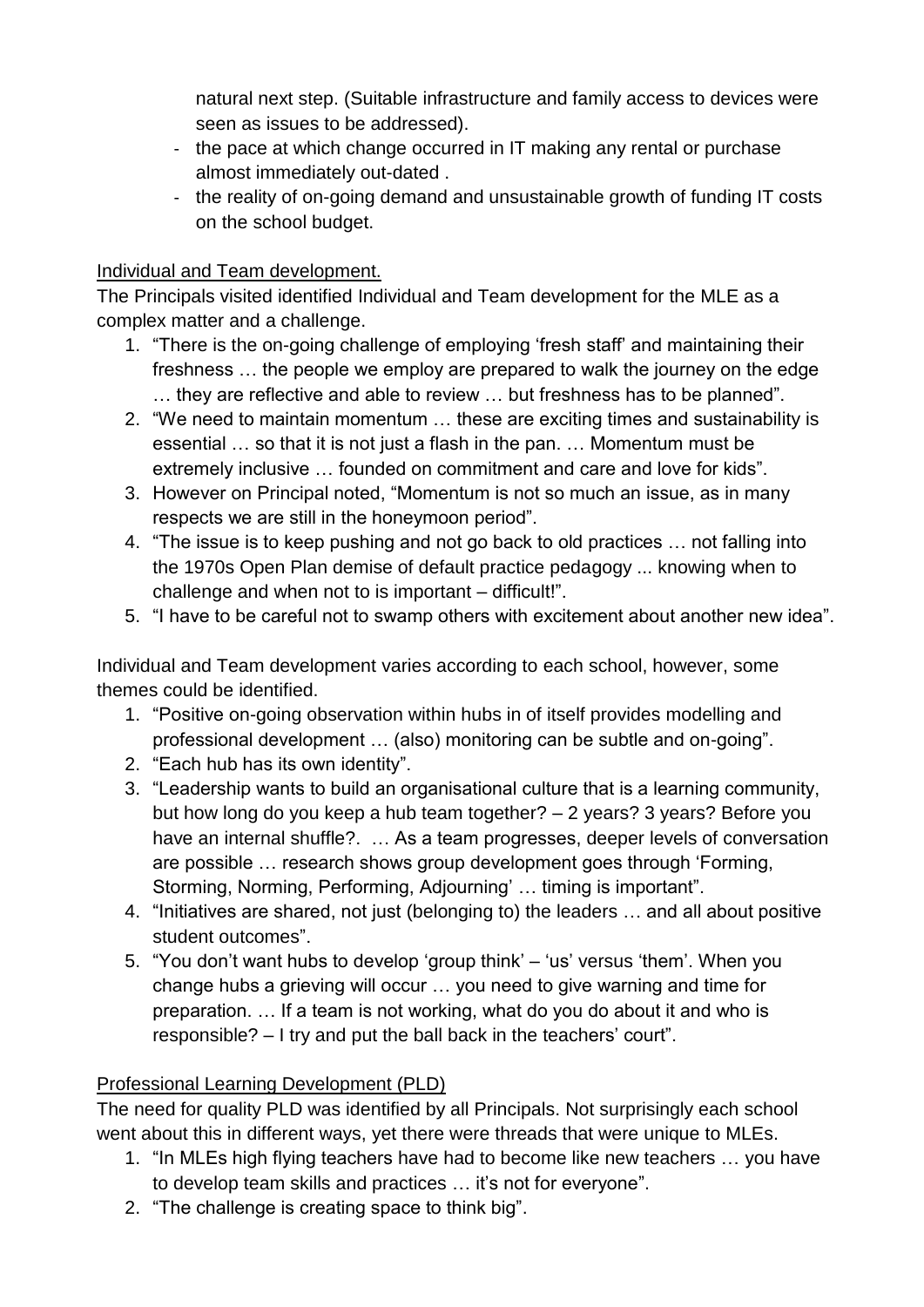- 3. "There is a huge challenge around PLD … it is what feeds you at the cutting edge".
- 4. With PLD, "we make baby steps towards our 'Vision'".

Different approaches had been used in the different schools and even within a school.

- 1. "We have focused on developing a sound pedagogy so we are all on the same page".
- 2. "Our PLD focus has been to learn the process in context, for example reading. Due to a need to be responsive to our community we have focussed on curriculum and learning process … only in our third year are we now looking at collaboration etc".

"As a staff we spent time drilling down into notions of collaboration … it is about working together, but also … cooperation, coordinating, as well as collaboration. Teachers need to know up front which part of planning and teaching requires all together cooperation, coordinating, collaborating … which tasks are cooperating, and which tasks are individual … Collaboration theory has networking, coordinating, cooperation, collaboration, and then co-adunation – growing into partnership, but leaving a bit of yourself behind … it requires reconceptualising yourself as a teacher … a willingness to sacrifice/give away/surrender something … we have had an intentional focus on mind-sets … collaboration and beliefs. John Hattie's 'Blue Book' talks of teacher mind-sets and being evaluators of one's own practices".

- 3. "Our PLD priority has been on development of the team … use of space … congruence between what kids are doing and use of space as designed".
- 4. "Our real emphasis has been on cooperative teacher planning".
- 5. "We have been focusing on 'How can we make best use of the shared area with a blend of individual, group and class teaching. Prior to that we had a whole year PLD focusing on collaborative practice and shared pedagogy and cooperative teaching".

Sourcing PLD:

…

- 1. We don't use advisors etc … they are not at the cutting edge and don't have enough knowledge of working in MLEs".
- 2. "Being unique is a challenge … because we are constantly breaking new ground … innovating. There are no close parallels … so we can't even visit others (MLEs) that are a 'close like'".

Nearly all Principals spoke of relying to some degree on their own internal resources for PLD. Their approaches included:

- 1. "Reflective sessions … Brainstorming … you really need quality time for this".
- 2. "Reflective review sessions are held in the hubs".
- 3. "Professional readings or u-tube presentations are used to spark reflection and give focus to a PLD priority".
- 4. "TEDs Teacher Effectiveness Dialog groups … they are teacher inquiry groups evidence based and data informed … they are about acknowledging reality and personal challenges and not waiting too long to gather data to see if an intervention has been effective. The TEDs are across hubs … groups of three …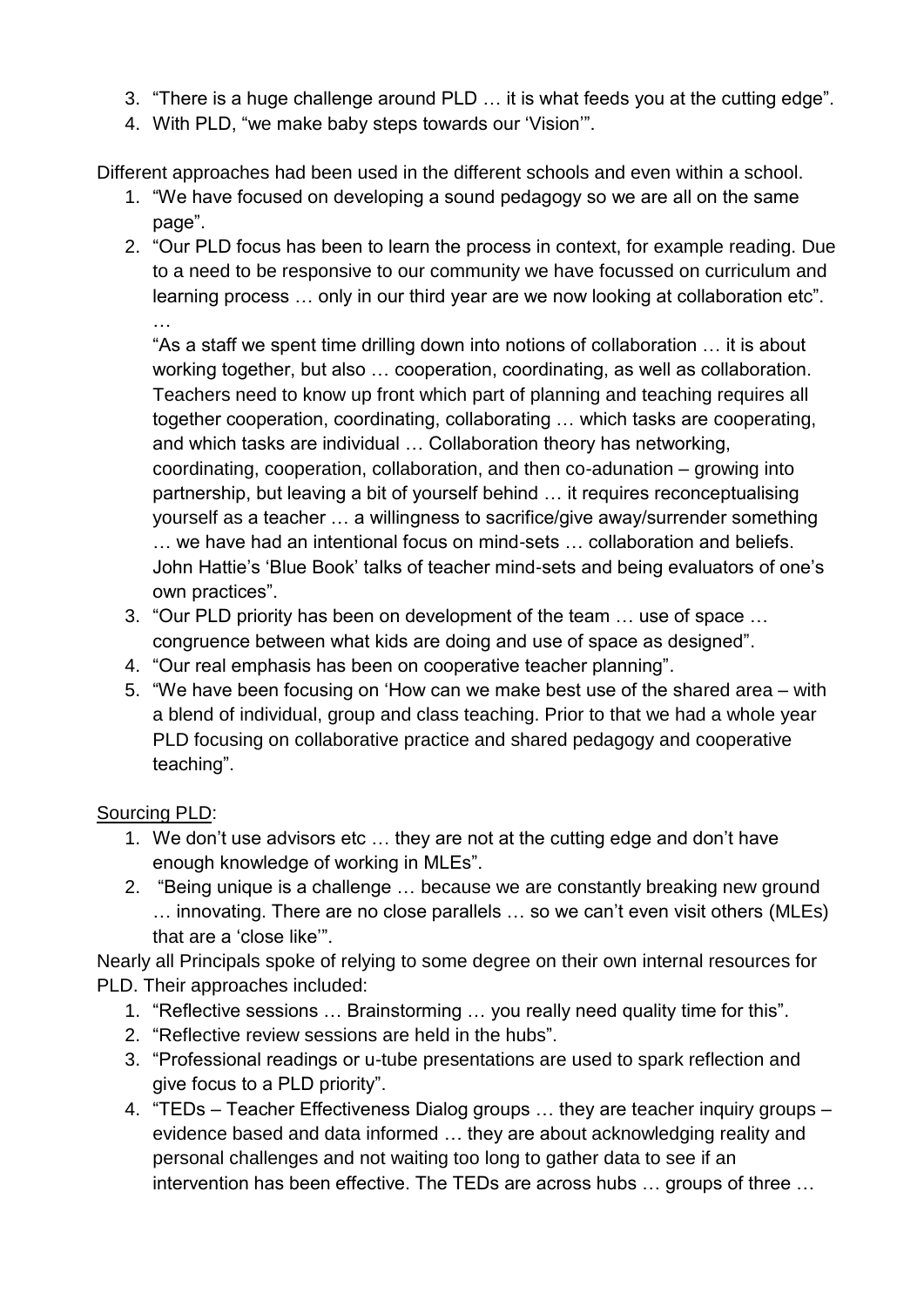like professional learning circles ... the teachers all prepare 5 minute TEDs – utube reports … the TEDs report back on a termly basis".

5. "Staff are currently co-authoring a chapter of a book 'Causing Learning' focusing on 'What deliberate things do we do?'".

A couple of Principals noted:

6. "We have contributed at conferences … it is good for us to focus our thinking and to present".

However one added: "… but we often find not much in return when we attend conferences".

## Staying fresh as a leader:

Several of the Principals identified "staying fresh as a leader" was a need they were aware of. This was also linked to "maintaining edginess and innovation". "I need:

- 1. "Challenges in leadership … if I am to stay at the cutting edge".
- 2. "To expose myself to new things and innovation".
- 3. "To free up time for reflection".
- 4. "To re-structure time to focus on big thinking".

Suggestions included:

- 5. "Professional academic study".
- 6. "Professional readings".
- 7. "Social media … both listening and creating".
- 8. "Networking ... on-line groups and in the physical". [VLN, LinkedIn, CoreEd]
- 9. "Visiting other schools".
- 10."Conferences".

A common caution around people "over doing things'' was also expressed in a number of ways. One Principal summed it up:

11."Burn-out is a real challenge … balance of time and space … personal and professional … for everyone – leadership and staff".

Awareness of the issue in-and-of-itself was seen as part of the solution, and being "careful not to over-commit" was something Principals identified they had to be conscious of, both for on behalf of staff and for themselves.

## Supporting Teachers:

All Principals visited saw one of their main tasks as supporting their teachers.

- 1. "Teachers need some structures. The Vision is like a 'platform or stage', props are needed … for example expectations, teacher effectiveness framework, reading continuum, curriculum statements … need to keep them to the minimum, so that there is room for people to come to the stage … to improvise. … It is understood the minimum expectations are a guide, the job may require more".
- 2. "We see a difference between: Professional development provided for the individual; and Professional learning – which is self-directed. We have a greater emphasis on Professional learning. … The key is to identify goals which will grow them as educators. … With Appraisal Goals the teachers need to provide evidence … we set goals – personal / team / school-wide".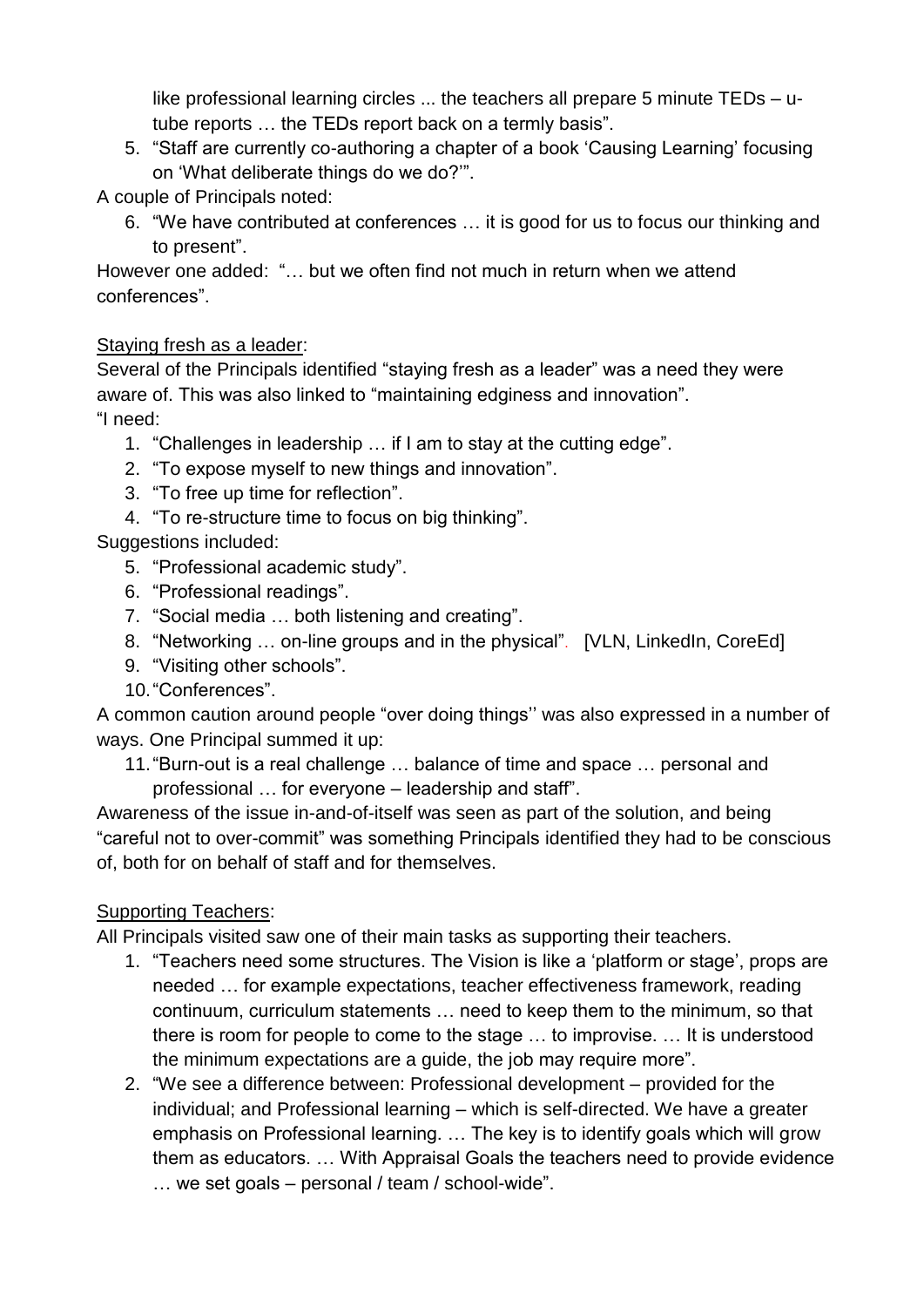- 3. "There is a need for teachers to have an open mind, being prepared to try something new. This is supported by including teachers in the discussion, then they feel part of it … Ask: How might we do this? … What would you do if we had to …? … You can lead a horse to water, but you can't make it drink … you need to get the teachers leading through the strategic questioning. … I make a statement that is non-negotiable … 'Student learning results need to improve' - then how we are going to do this is discussed by the teachers … how we can make it work … make it happen".
- 4. "Staff understand the NZC and the intent of the curriculum and the Key Competencies (dispositional) … and their balance with assessment (National Standards). The risk is that we forget what our school is about … the triangle of Vision / Values and Belief / Pedagogy … All needs to fit within this triangle. Ask what is the thinking behind what you do? Does it fit within the triangle".
- 5. "The challenge is to give time to what effective practice looks like shared Vision and shared view and understanding of the practice which supports and brings about the Vision. If the shared thinking does not include a shared view of practice, then it is very easy to revert to old practices".

It was evident that Principals were always on the lookout to identify and try new strategies to support teachers, if they thought they would help achieve their Vision and improve student achievement.

- 1. "We are a work in progress".
- 2. "We have tried several models of organisation: streaming across the hubs, students staying with one teacher, students graduating to the next teacher … however complexity of tracking data has impacted on practicalities. … We have also tried different combinations of teachers in the hubs … personalities make a difference … a gender mix of teachers has been positive".
- 3. "We have adjusted our expectations at first we wanted all dividers open, but now I am OK with it closed at different times, because I know it is open for some of the learning … the degree it is open is depending on the expertise of the teacher … over time it is becoming more open and working together … the need to plan and coordinate what learning is occurring when is driving this."
- 4. "We have identified that differences between hubs can cause problems for kids as they progress … so we scaffold so differences are not so great".
- 5. "We have meetings for data conversations and to review groupings progress. Our students used to opt for sessions with their teacher – at least 2x per week, but we discovered some kids were not selecting well, so we changed to 4 sessions per week – 2 options students selected and 2 teachers selected. The change was brought about by: reflective discussion that was data driven, high level trust in colleagues … and intuition".
- 6. We have "developed 'Shift Happens' charts for an accessible visual tracking of student achievement progress … (they) provide good prompts for discussion … and identifying and monitoring targeted students".
- 7. "We carry out 'Climate Interviews' … as a way to gain teacher voice … they can be useful, although sometimes for every person's positive view their can be someone who has a negative … you can't please all the people all the time".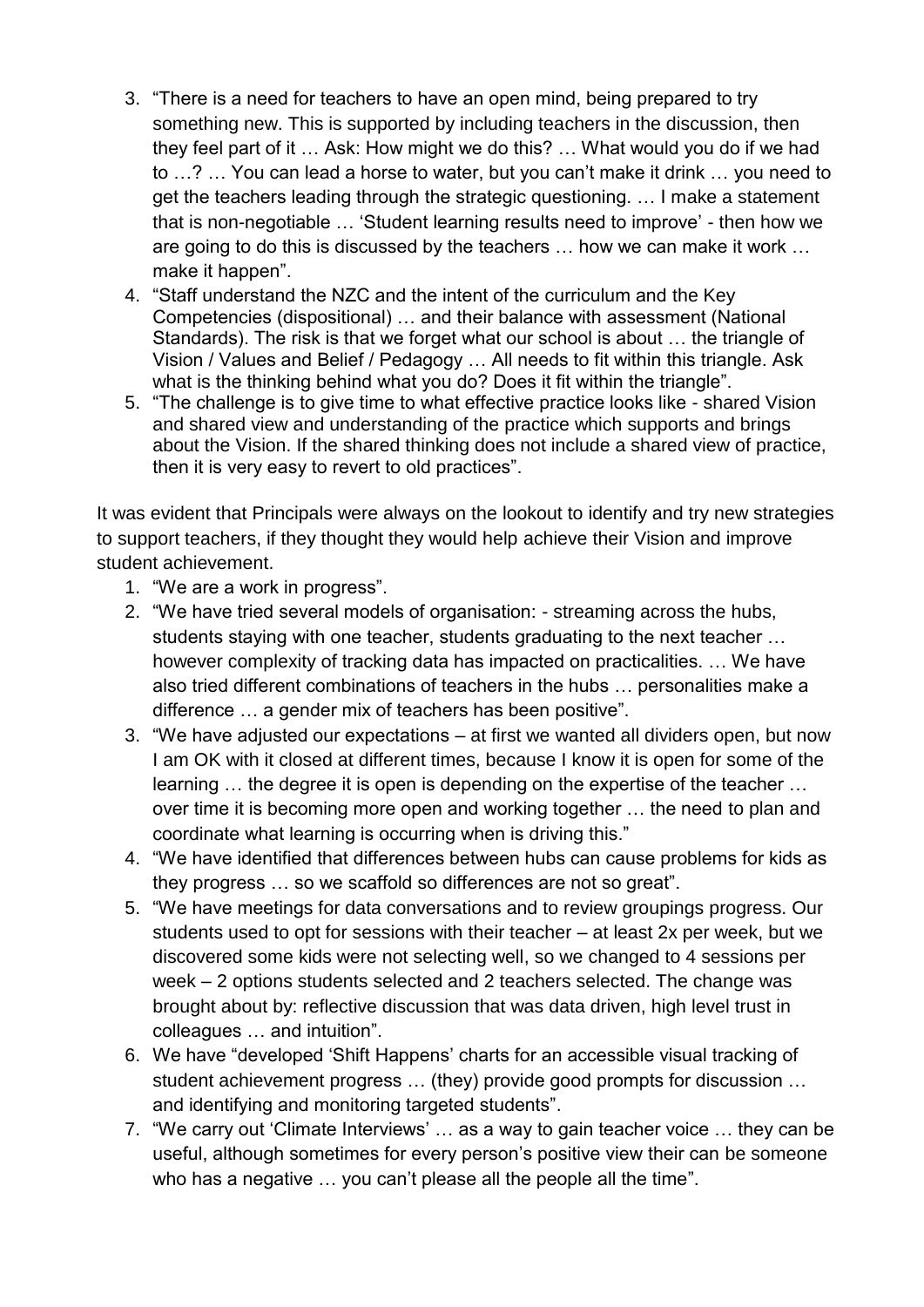8. "With extra staffing for our first three years of setup, a lot has been possible … Every week we have a walk through – all the leadership team participate supporting one another … three sets of eyes … there are great discussions following. Also every week I spend 10 minutes with each staff member … initially teachers found it hard – that their practice was being so closely examined … now it is seen as a growing thing – often now they txt during out of school time giving their reflection on discussions. … Office staff also participate – they need to

articulate pedagogy as they are the front line people, the first people visitors meet. As mentioned earlier maintaining flexibility alongside structures was seen as an important way of supporting teachers, as too was creating time opportunities for teachers to meet and work together as collaborative teams. Digital world platforms for supporting teacher collaboration were also evident and were a focus in several of the schools for on-going adaption and strengthening to be more effective.

### Supporting Students

In all the discussions with Principals, students learning and success was at the heart of the thinking, ideas expressed and initiatives taken. As already mentioned, student Voice was seen as valuable in grounding new initiatives – some had also had student Voice feature prominently in the idea/concept gathering stage of their MLE design work.

Student needs were at the centre of organisational decisions on how the MLE functioned.

- 1. "In each hub the children have their own Whanau Teacher … it is these teachers job to know about that child … to be the 'Learning Advocate' for that child … they are the first port of call for parents".
- 2. "Kids who need support … need a more cohesive relationship with *one* teacher, over time they then grow in capacity to relate with others. In MLE other teachers also know the routines and practices which are visible and scaffold to support each individual child … An MLE gain is that the teacher wrap-around is more immediate for the child … this helps the immediate teacher to de-escalate the matter and in doing so that teacher is able to build a stronger relationship which will serve the child better in the future".
- 3. "Our special needs students are supported by the MLE hub design. … the whole school is main stream, but sound proofed withdrawal spaces support these children … they know they can go to certain spaces when they need time out to refocus".
- 4. "We have a system of different levels of supervision … they are indicative of decreasing or increasing levels of being able to self-manage: -
	- Independent … can learn anywhere
	- Monitored standard … general expectation
	- Monitored closely
	- Supervised … needs considerable support staying on task
	- Guided … special needs (high level of support needed)

Each student can apply for consideration to be shifted and if successful then negotiate as to which level of supervision they can work under".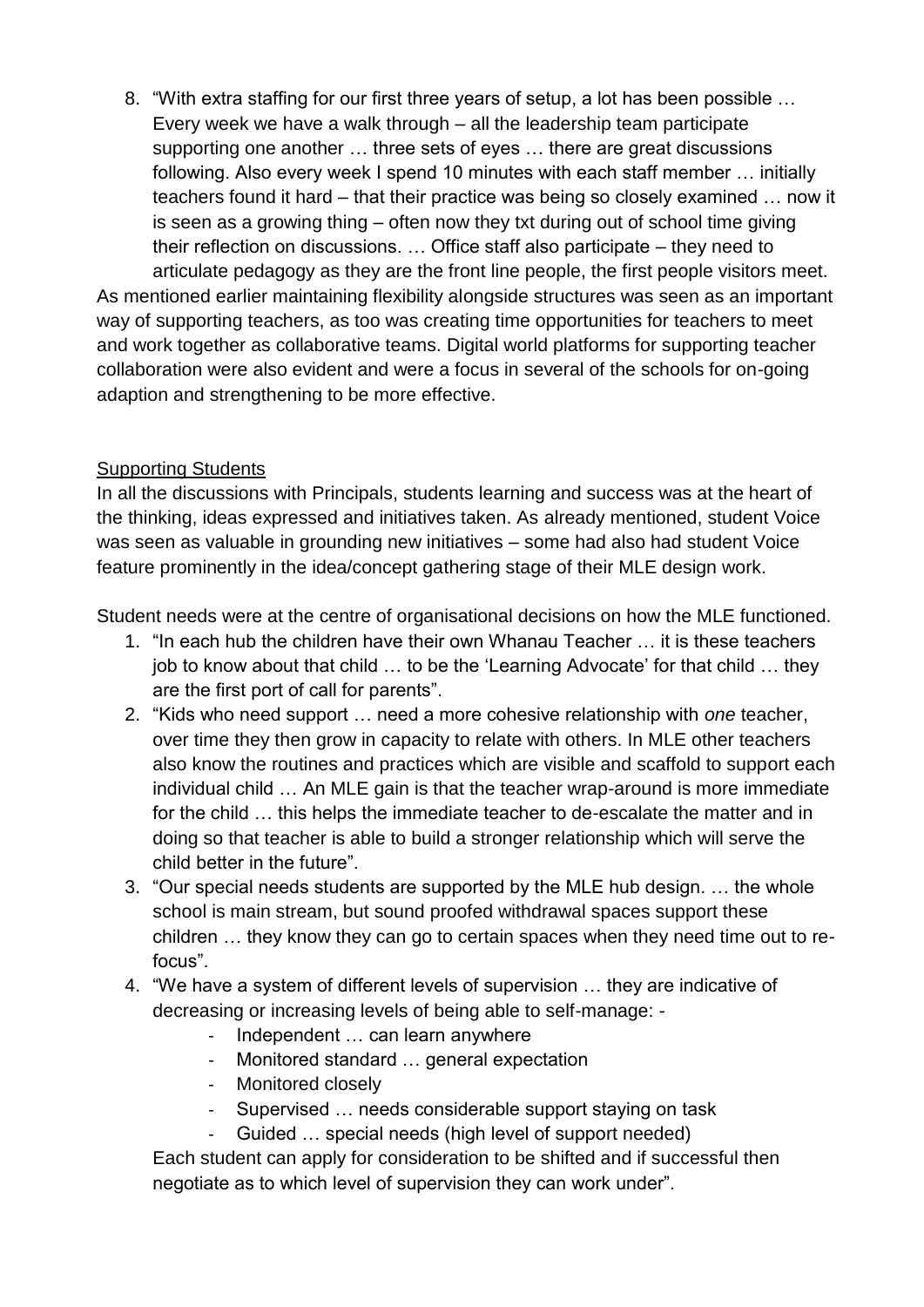Several of the schools visited have identified a 'student learner profile' and have been working of developing rubrics around the learning progressions that are friendly to children and parents.

- 5. "We have identified a XX School Learner Profile that has been developed by staff and students (using the Hermon's Brain perspective) … it identifies 'My Thinking' / 'My Learning' / 'My Relationships' … children mark where they are at on the scale 3x per year".
- 6. "We are currently creating learning rubrics that will be available for kids … they are developed with kids and parents in mind. … Kids have a 'Personal Learning Treaty' … they set goals … and identify examples of what they are going to do and evidence for that learning. … These will be able to support work at home. …Children will ultimately be able to tag rubric entries – tagging their competencies … and create a 'Wordle' showing their progress".
- 7. "Having scaffolds of common language across the school positively supports students in their learning".

The schools visited have also been very creative about timetabling and exploring the providing of 'choice' around learning for students.

- 8. "We have a Hub 'Individual Weekly Planner' for each student … they are different in each hub … we tried using these within Google calendar … but there are definite advantages on paper and visibly on display. The timetable provides boundaries … some slots are specified … some are open for choice of workshops. Some students have more choice than others … 'Must do' sessions are specified; 'Can do' sessions are different for different kids; 'Bonus' sessions are if you are behind in learning or if you want to push forward (for gifted); 'Goal Maths' is individualised to curriculum progressions and learning matrix – children with guidance from their teacher target skills where there are gaps in their learning … they co-construct how they will learn this – design what they will do, what resources they will need, and identify success indicators; 'I time' is independent time with a focus of their choice".
- 9. "We have 'Breakthrough' sessions … this is time for individualised learning, although it can be with a group … The learning inquiry is linked to the curriculum with specified goals and success indicators that are worked out by the student in discussion with the teacher … students complete mind maps providing a framework identifying components of their learning - 'Building Knowledge', 'Making Meaning' and 'Applying Understanding' ".

## Setting Up the MLE

## a) Factors contributing to success:

While it is obvious a multitude of factors unique to each context contributed to the success of each MLE, Principals identified the following as worth comment:

- 1. "All decisions have to align with the Vision … care is needed that you don't shut off possibilities by the decisions you make … that you maintain openness and flexibility".
- 2. "It is necessary for the Principal to have a clear picture of the Vision … taking into account the 'Voice' of all … and being prepared to make decisions".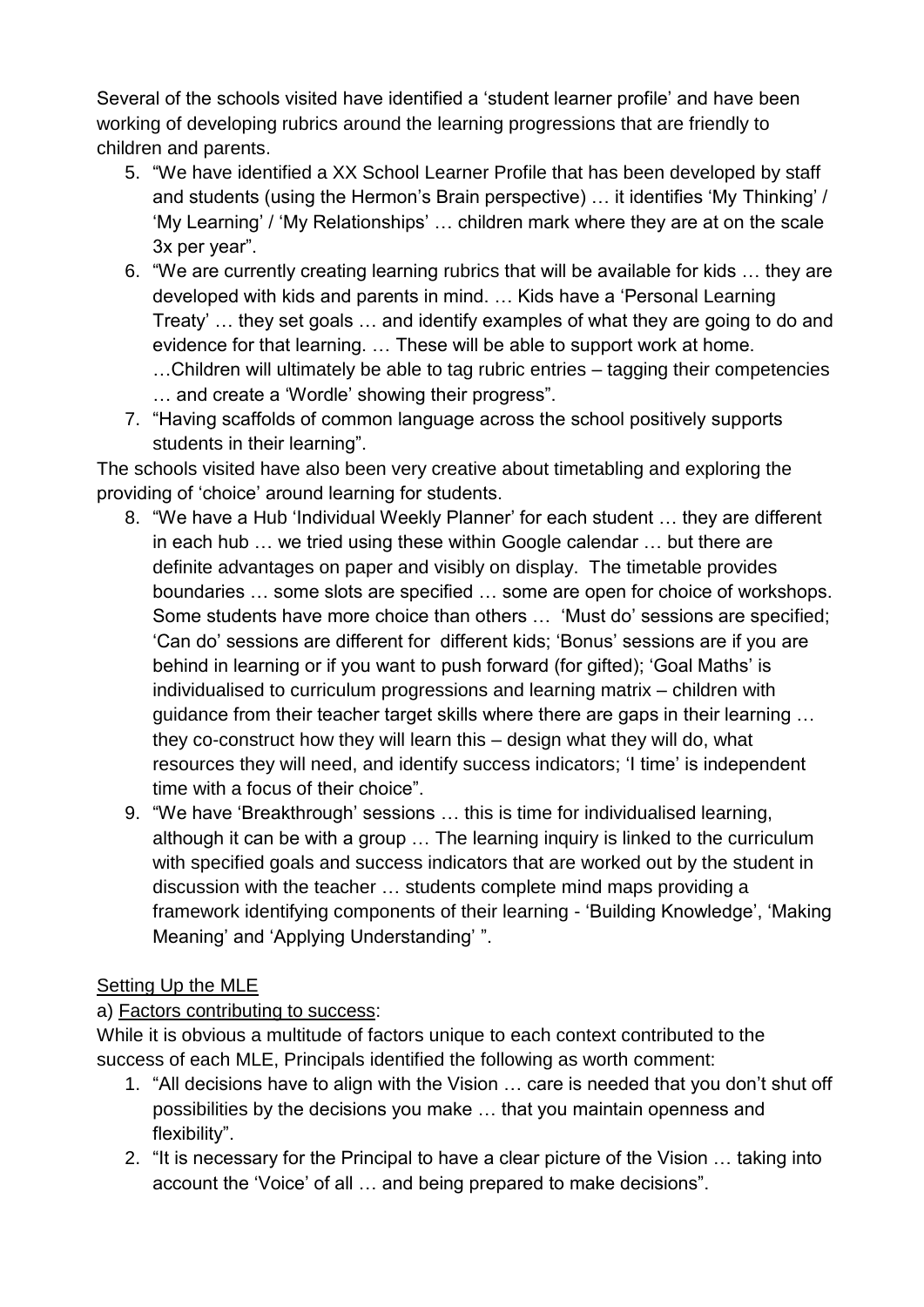3. It is important that the Leadership Team are aligned in thinking, Vision, and direction … with a focus on 'who we are' rather than 'what we teach'".

On a more physical level:

- 4. If you have to resource from scratch, ask, 'What resources do we really want?' 'Could we not do without?' … Create a wish list when first mentioned – then come back to it and ask, 'Do we still want it?' … Make conscious decisions about resources and furniture".
- 5. "Create flexibility … when ordering furniture order less than the 1-1 desk/chair per student … so you can evolve and make targeted purchases later … (and) be open to different types of furniture that will support your vision of learning".
- 6. "When it is time for 'Hand-over' at completion … make sure you have all the information you need for everything to work well … or be fixed. … Our hand-over could have been more informative".

The Principals also noted:

7. "We gained from those who went before us … compared with previous MLEs we had additional MoE support when we asked for it".

### b) Things to do differently:

One school which is a 'Partner school' noted:

- 1. "I would have … purchased the furniture differently … according to our needs" What happened:
	- o Before the Principal was employed, all furniture purchasing decisions had been made and purchases completed at ratio 1-1 for over 500 students (targeted full school) – a large amount of furniture is currently in storage … and the school is locked into the decisions made before even students were enrolled.
	- What would have been better:
		- o Furniture ratios purchased under the 1-1 ratio for chairs/desks per student
		- o Have furniture purchasing staggered to cater for increases in students
			- To allow for flexibility in identifying needs and opportunity to act on that:
				- As the school grows
				- As the school evolves in knowing itself
				- As the school develops its vision, pedagogy, and practice

Several Principals noted concern about start-up staffing, which could be best summarised in the advice:

1. "Ask the MoE to permit employing teachers differently … so PLD and team building is possible earlier:"

What happened:

- o Before the MLE start: the Principal is employed 1year prior, the DP is employed 6 months prior, and teachers only 2 days before opening day!! What would have been better:
	- Teachers be employed a couple of months early (this already occurs for new Secondary Schools) so that:
		- It is possible to develop a sense of team and how the MLE works
		- Teachers can participate in PLD to prepare them for curriculum delivery in their new MLE environment
		- Teachers can participate and 'own' the establishing of structures and documentation supporting the MLE success.